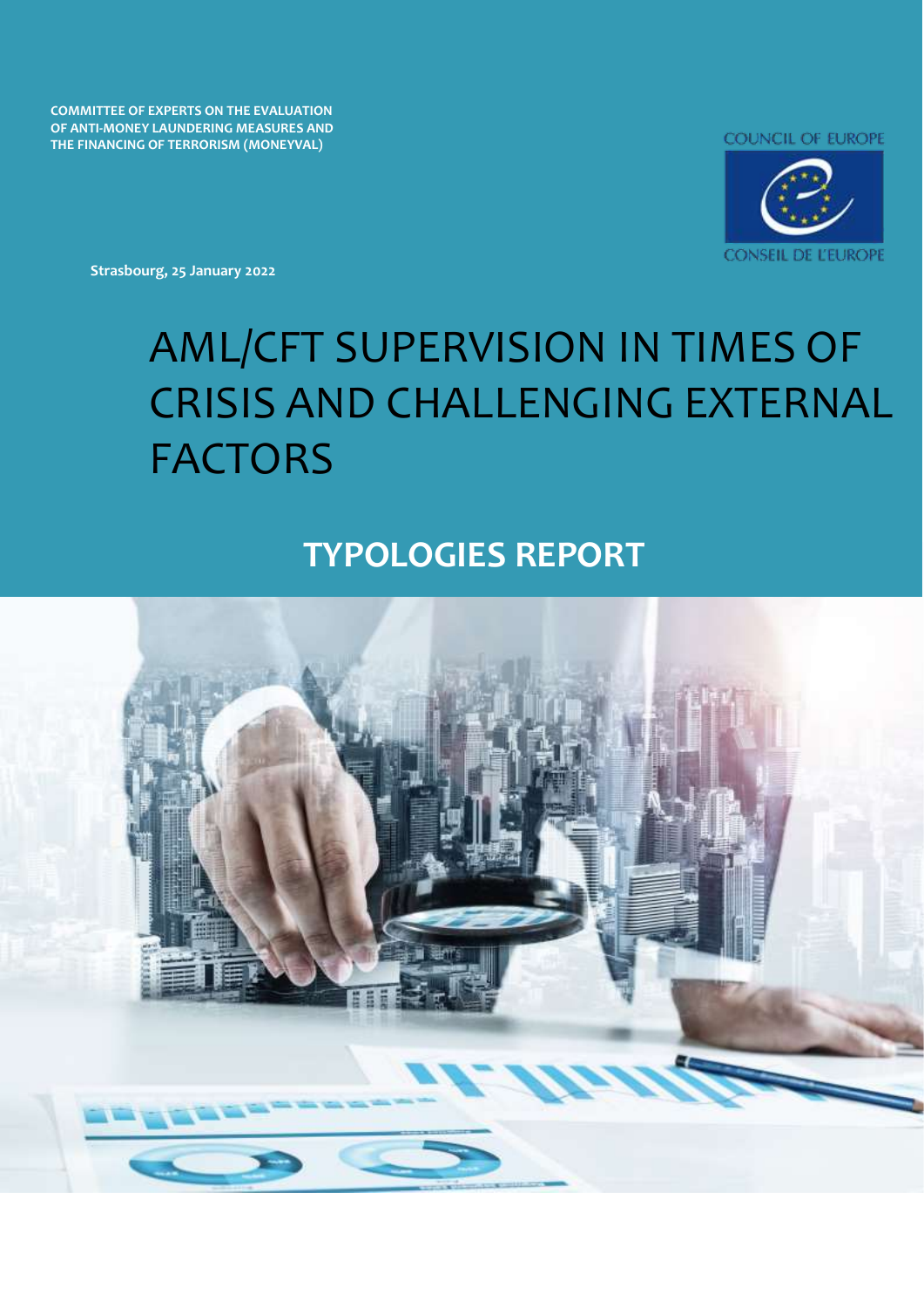All rights reserved. Reproduction is authorised, provided the source is acknowledged, save where otherwise stated. For any use for commercial purposes, no part of this publication may be translated, reproduced or transmitted, in any form or by any means, electronic (CD-Rom, Internet, etc.) or mechanical, including photocopying, recording or any information storage or retrieval system without prior permission in writing from the MONEYVAL Secretariat, Directorate General of Human Rights and Rule of Law, Council of Europe (F-67075 Strasbourg o[r moneyval@coe.int\)](mailto:moneyval@coe.int)

**The Committee of Experts on the Evaluation of Anti-Money Laundering Measures and the Financing of Terrorism** - **MONEYVAL** is a permanent monitoring body of the Council of Europe entrusted with the task of assessing compliance with the principal international standards to counter money laundering and the financing of terrorism and the effectiveness of their implementation, as well as with the task of making recommendations to national authorities in respect of necessary improvements to their systems. Through a dynamic process of mutual evaluations, peer review and regular follow-up of its reports, MONEYVAL aims to improve the capacities of national authorities to fight money laundering and the financing of terrorism more effectively.

The Typologies Report on AML/CFT Supervision in times of crisis and challenging external factors was adopted by the MONEYVAL Committee at its 62<sup>nd</sup> Plenary Session (Strasbourg, 15-17 December 2021).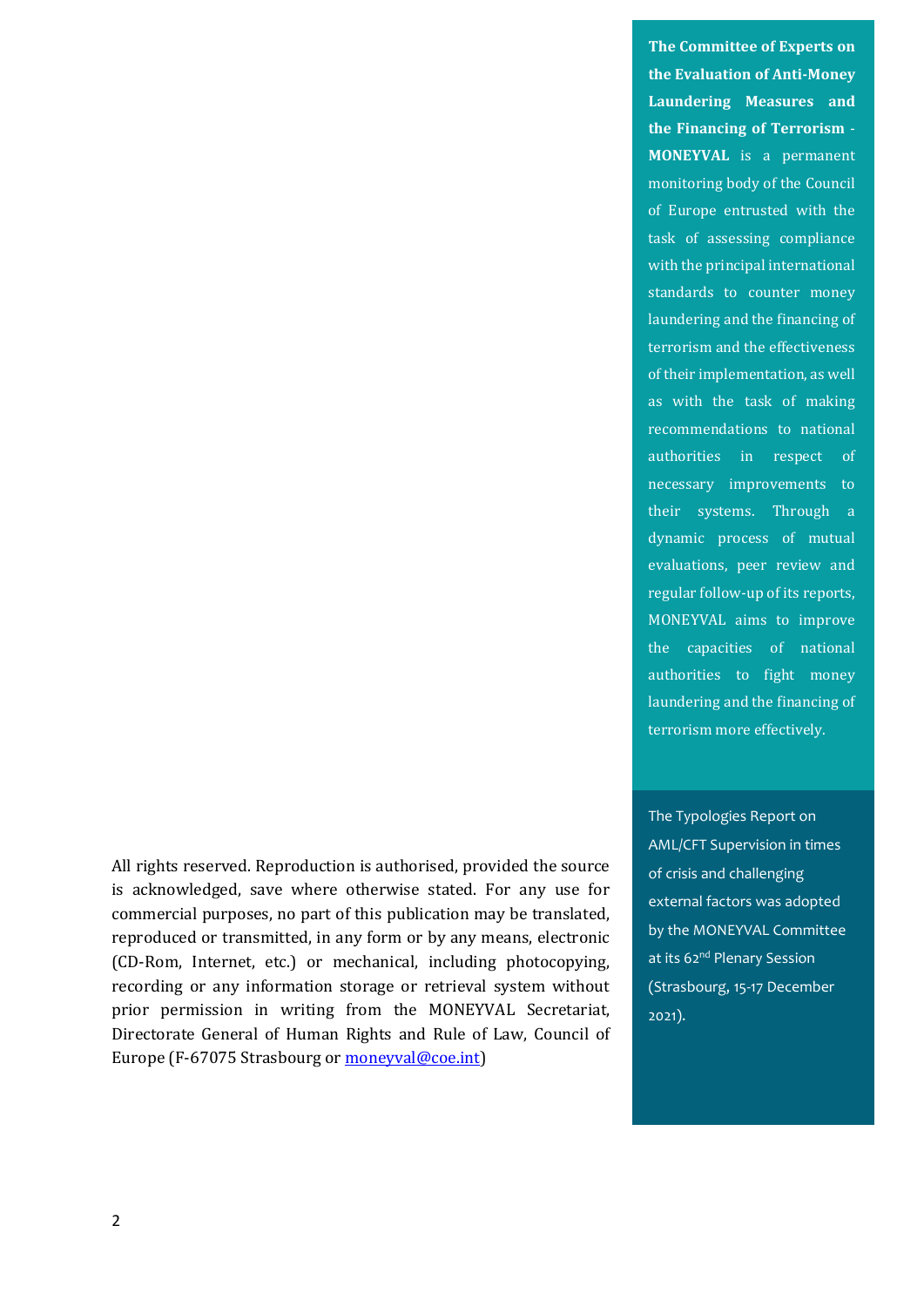## **TABLE OF CONTENTS**

| $\mathbf{I}$ . |                                                                                               |  |
|----------------|-----------------------------------------------------------------------------------------------|--|
|                |                                                                                               |  |
| II.            |                                                                                               |  |
| III.           | Solutions for ensuring business continuity/crisis management measures 6                       |  |
| IV.            |                                                                                               |  |
| V.             |                                                                                               |  |
|                |                                                                                               |  |
|                |                                                                                               |  |
| VI.            |                                                                                               |  |
|                |                                                                                               |  |
|                | Allocation of resources for core functions and adjustment of supervisory plan  13             |  |
|                | Impact of crisis situation on the AML/CFT supervisory actions: the shift from on-site to off- |  |
|                |                                                                                               |  |
|                | Use of simplified measures in the time of crisis/ challenges with remote onboarding (digital  |  |
|                |                                                                                               |  |
| VII.           |                                                                                               |  |
|                | Ensuring continued industry outreach and support during major operational disruption 18       |  |
|                |                                                                                               |  |
| VIII.          |                                                                                               |  |
|                | Enhancing cross border cooperation between supervisors during the time of crisis  20          |  |
|                |                                                                                               |  |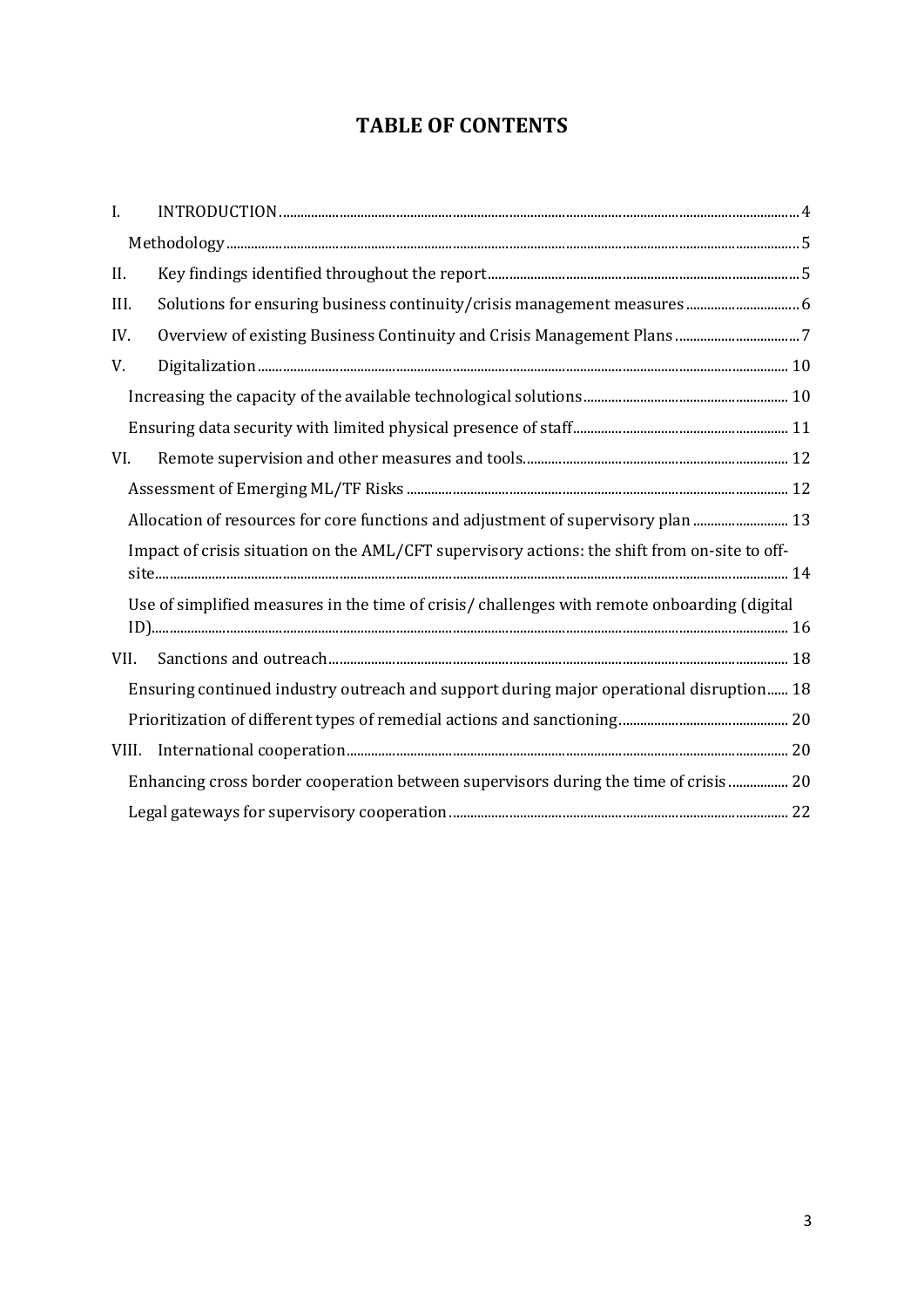#### <span id="page-3-0"></span>I. **INTRODUCTION**

1. One of the MONEYVAL Polish Presidency's priorities was to revive the work on typologies projects. The present report was inspired and builds up on a previous analysis carried out by the MONEYVAL Committee on "[Money laundering and terrorism financing trends in MONEYVAL](https://rm.coe.int/moneyval-2020-18rev-covid19/16809f66c3)  [jurisdictions during the COVID crisis](https://rm.coe.int/moneyval-2020-18rev-covid19/16809f66c3)". The project was approved by the 60th Plenary with the purpose of outlining best practices available in the MONEYVAL jurisdictions as well as in the broader Global Network on the AML/CFT supervision in the times of crisis and challenging external factors.

2. Under Polish leadership, the project team was established to lead the work on the report. The project team consisted of the project leader - Marek Kaplita (Poland) and project team members - Alisa Amirbekyan (Armenia), Dita Daukste (Latvia), Nick Herquin (Guernsey), Shana Krishnan (FATF Secretariat), Alexandr Kuryanov (Russian Federation), Kadri-Liis Raun (Estonia), Matej Santej (Slovenia), Nazerke Zhampeiis (EAG Secretariat), and supported by Irina Talianu, Laura Kravale and Lorena Ungureanu from MONEYVAL Secretariat.

3. This best practice paper provides an overview of business continuity measures that supervisors may wish to consider in the context of the COVID-19 pandemic and challenging external factors. The report takes account of examples and considerations provided by supervisors in response to a questionnaire sent by the Project Team to the MONEYVAL member states and beyond and on qualitative data obtained through subsequent interviews and additional written contributions.

4. The purpose of this document is to assist the authorities and SROs in the consideration of their own possible domestic measures to be applied in crisis situations. Although most supervisors will already have well-developed business continuity plans, these may need some adjustments, given the nature of the 2020-2021 crisis and wider government responses. This document does contain key findings but does not make specific recommendations as national circumstances and considerations may vary.

5. As highlighted by the FATF and MONEYVAL in their recent thematic reports<sup>1</sup>, the COVID-19 pandemic generated new threats and vulnerabilities to the AML/CFT system. Supervisors have faced new challenges, mainly related to the proper assessment of emerging risks and communication with the obliged entities on appropriate mitigating measures to be taken.

6. In their effective response to the COVID-19 pandemic, supervisory authorities experienced limitations, mostly due to social distancing and physical movement restrictions ("lockdowns") applied in their jurisdictions which impeded the execution of on-site visits. Supervisors faced other difficulties such as limited human resources (due to sickness or people at risk from COVID-19 which needed to particularly protected) and technical shortcomings, including access to IT support for remote working, access to data bases and access to information of the reporting entities. The primary challenge for supervisory authorities, as for most of the other entities, was the transition to generalized remote working during the lockdown and the other extraordinary measures implemented by governments in order to prevent the pandemic from spreading.

7. The main sources of information of this paper were experiences and actions of authorities taken to overcome the difficulties caused by the COVID-19 pandemic. Nevertheless, some findings, in particular the ones relating to remote supervision, are relevant in case of other challenging circumstances, such as the supervision of entities having only limited or no physical presence in a given jurisdiction.

<sup>1</sup> FATF Guidance (2021), *Risk-Based Supervision*; Moneyval Report (2020), *Money laundering and terrorism financing trends in MONEYVAL jurisdictions during the COVID crisis;*  [https://eurasiangroup.org/files/uploads/files/%D0%9C%D0%B5%D1%80%D1%8B\\_%D0%B2\\_%D1%81%D0%B2%D1%8F%](https://eurasiangroup.org/files/uploads/files/%D0%9C%D0%B5%D1%80%D1%8B_%D0%B2_%D1%81%D0%B2%D1%8F%D0%B7%D0%B8_%D1%81_COVID-19/Information_note_on_COVID-19_measures_eng_rev4.pdf) [D0%B7%D0%B8\\_%D1%81\\_COVID-19/Information\\_note\\_on\\_COVID-19\\_measures\\_eng\\_rev4.pdf](https://eurasiangroup.org/files/uploads/files/%D0%9C%D0%B5%D1%80%D1%8B_%D0%B2_%D1%81%D0%B2%D1%8F%D0%B7%D0%B8_%D1%81_COVID-19/Information_note_on_COVID-19_measures_eng_rev4.pdf)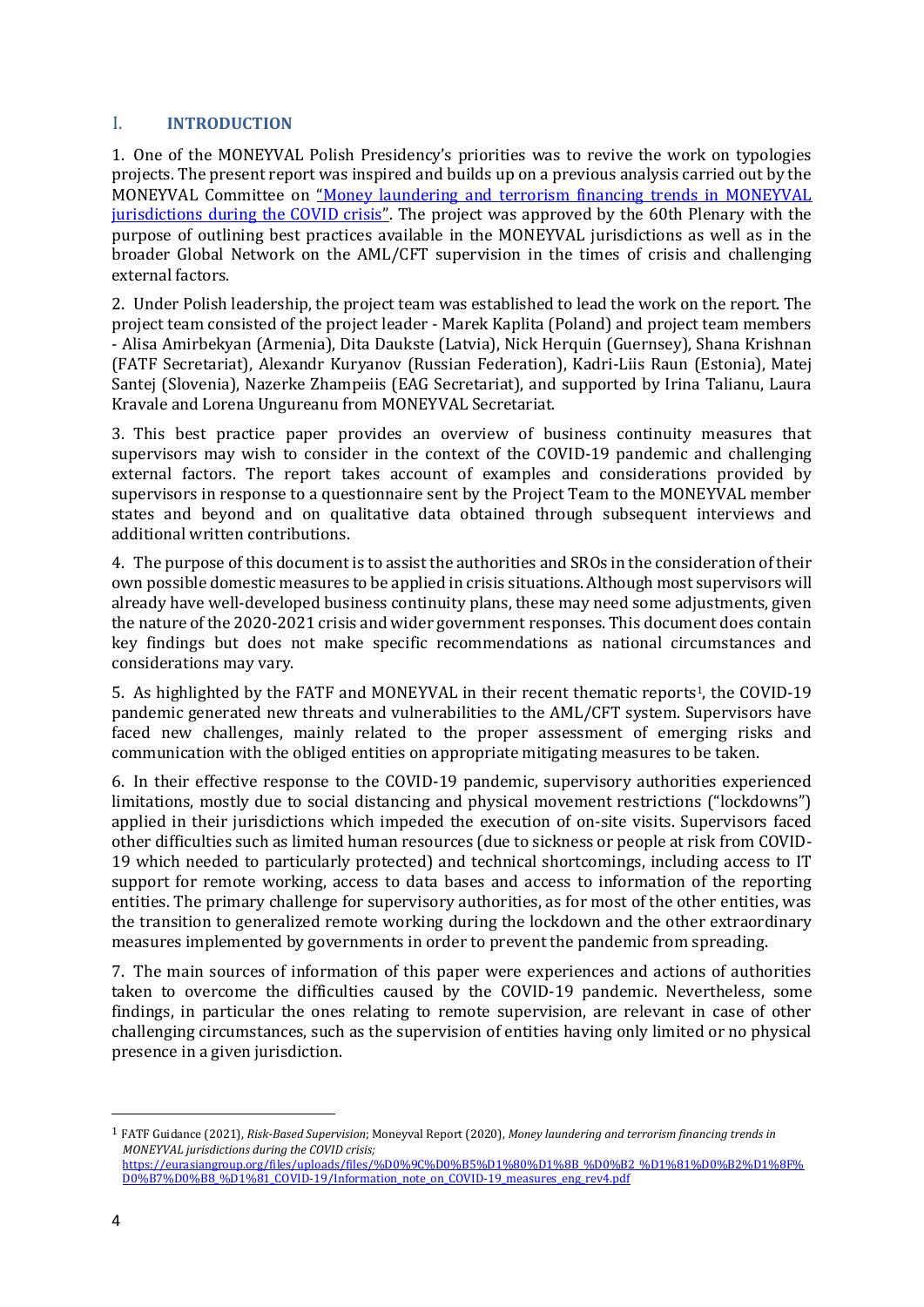## <span id="page-4-0"></span>*Methodology*

- 8. The findings for this study are based on:
	- A review of existing literature and open-source material on this topic to further develop the scope and the findings of this report, including identifying specific challenges encountered by supervisors and best practices to focus on.
	- A questionnaire to MONEYVAL delegations and to the international community sent in January 2021 covering the risk and challenges encountered by supervisory authorities due to the COVID-19 pandemic, solutions for ensuring business continuity and crisis management measures, digitalization and other regulatory adjustments, as well as supervisory tools, sanctions, outreach and international cooperation. In total, by the end of February 2021, input from 31 countries<sup>2</sup> was received. In June 2021 a preliminary version of the report was prepared, and the Project Team turned to some jurisdictions for additional information.
	- Interviews conducted and written additional contributions were received from two jurisdictions in August 2021. The first draft was ready and distributed to the membership in September 2021.

## <span id="page-4-1"></span>**II. Key findings identified throughout the report**

9. Business Continuity Plans (BCP) proved to be a useful tool to helping countries swiftly overcome crisis situations. Among other things, the BCPs set out (i a risk assessment methodology, (ii) detailed governance arrangements, (iii) division of responsibilities and (iv) specific actions to be undertaken in relation to the crisis in order to ensure the continuity of business operations. It was proved to be beneficial to include AML/CFT supervision in such plans.

10. Due to the physical movement limitations, and the need to make use of the virtual meetings and other forms of communication, involving IT and internal security departments in the development of business continuity strategies and plans and in their implementation appeared to be a good practice.

11. BCPs may include protocols with the reporting entities to ensure their collaboration and active participation in the crisis management arrangements and allow access to data/information and documents under special circumstances.

12. When the AML/CFT supervision is dissipated amongst several supervisors, setting a coordination committee showed positive results.

13. The COVID-19 pandemic proved that in crisis situations where employees are unable to return to the office, technology is key, both software and hardware, in order to inter alia: (i) collate information/documentation from reporting entities on ML/TF risks and (ii) to be able to continue hybrid onsite and/or offsite supervision using video conferencing tools. Moreover, such can be used in case of other challenging circumstances, such as the supervision of entities having only limited or no physical presence in a given jurisdiction.

14. There are different approaches to remote working across various jurisdictions, but the following are the most common IT control measures implemented by authorities: (i) use of

<sup>&</sup>lt;sup>2</sup> Albania, Andorra, Armenia, Azerbaijan, Bosnia and Herzegovina, Bulgaria, China, Croatia, Cyprus, Czech Republic, Estonia, Germany, Guernsey, Hungary, Isle of Man, Israel, Latvia, Liechtenstein, Lithuania, Malta, Monaco, Mongolia, Nauru, New Zealand, Poland, Romania, Russian Federation, Serbia, Slovakia, Slovenia, Ukraine.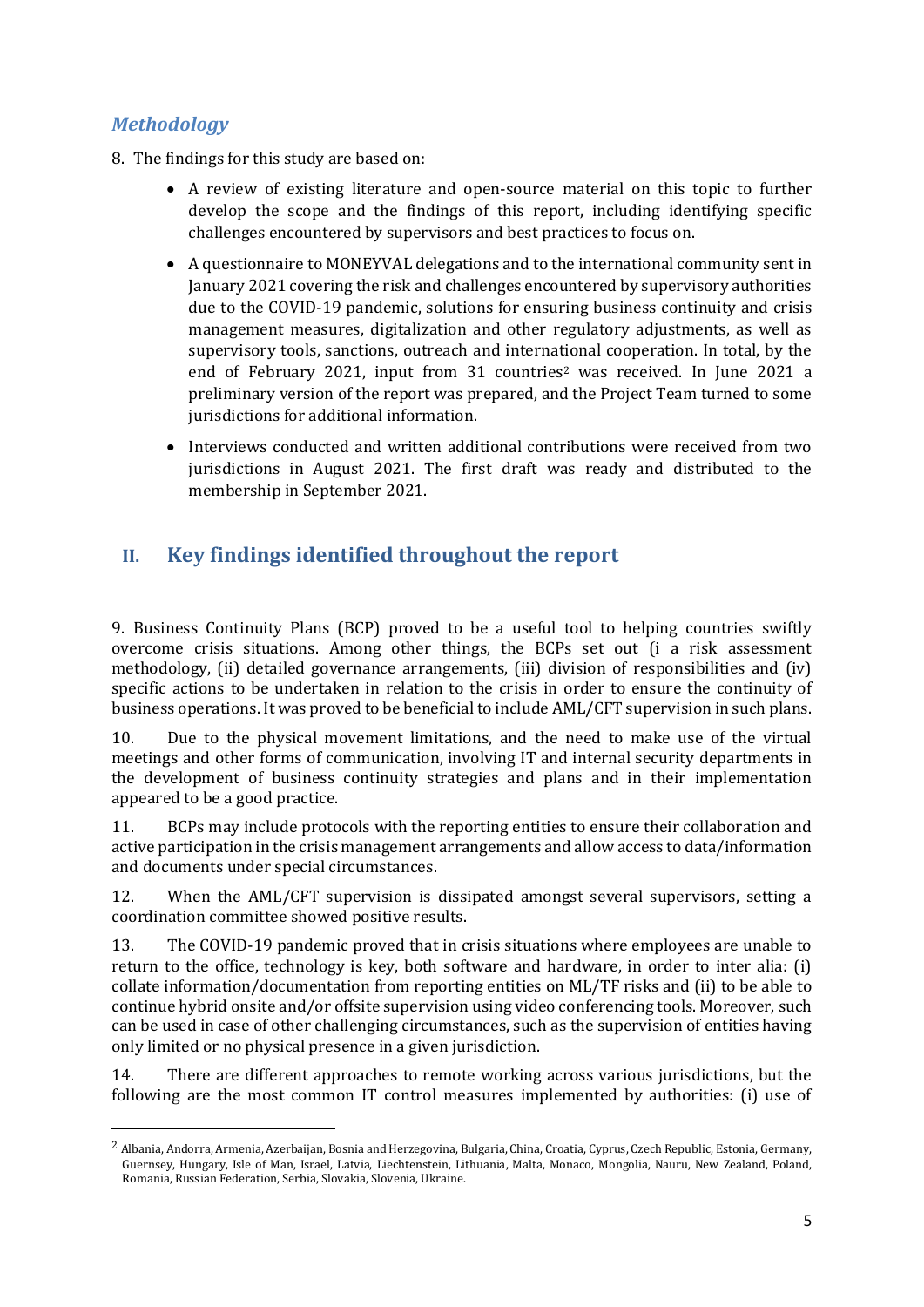solutions for secure VPN connections or joining the call using special platforms, (ii) limiting and controlling remote access for users to the institution's server or internal network, (iii) use of restriction settings for downloading data from a remote computer to a personal device, (iv) encryption of locally stored data, (v) record user activity during remote sessions, (vi) multi-factor authentication and (vii) regular change of passwords.

15. Supervisors sought additional sources of data to allow the monitoring of ML/TF risks at reporting entities.

16. Shifting to remote or hybrid inspections to replace traditional on-site visits was the main solution found to continue the AML/CFT supervision during the crisis. Maintaining regular communication with the employees is key.

17. Supervisory focus has also been diverted to thematic supervision to enable an assessment of the vulnerabilities of internal systems and controls across a broad range of reporting entities.

18. Supervisors developed guidelines and/or regulations to permit the use of digital ID systems by reporting entities.

19. Supervisors explored the exceptional use of simplified CDD in low-risk scenarios, for reporting entities to on-board clients and facilitate the delivery of government benefits in response to the pandemic.

20. Clear and direct communication on the ML/TF risks in challenging circumstances is an effective tool in continuing AML/CFT compliance by the private sector. Supervisors used different channel of communication for example posted video clips or e-learning materials posted on their websites. Further outreach was carried out by organizing webinars, online trainings and workshops. Information on reports and studies published by international organizations such as FATF and MONEYVAL.

21. Cross-border cooperation between supervisors in times of crisis could be enhanced by simplifying existing regulations and procedures relating to cross-border cooperation and data exchange.

22. Existing MoUs, could include a specific provision on assistance in time of crisis and in case of *force majeure*. In the absence of a specific provision, the general MoU rules could allow and/or encourage communication and cooperation using electronic means when availed.

## <span id="page-5-0"></span>**III. Solutions for ensuring business continuity/crisis management measures**

23. The COVID-19 pandemic demonstrated the importance of effectively managing business continuity risks of public and private sectors alike. Many public sector entities provide essential services for a country's economic and financial stability, and failure to deliver these could have significant consequences. Even services which may not be essential can cause disruptions with significant economic costs.

24. In the event of a major operational disruption, supervisory authorities have broad public responsibilities for safeguarding and maintaining public confidence in the financial system. However, as the mandates of supervisory authorities vary (*e.g.* some prudential supervisors are responsible for systemic issues while others, such as AML/CFT supervisors, are not), the approach to business continuity management must be tailored depending on the circumstances, and a one-size-fits-all approach may not be always efficient.

25. For example, in one jurisdiction, different measures were implemented by different supervisors, all commensurate with the materiality, risk and context of their role within the country. The National Bank applied a complex business continuity/contingency plan due to its vital role as a central bank responsible for the payments systems and financial stability etc, while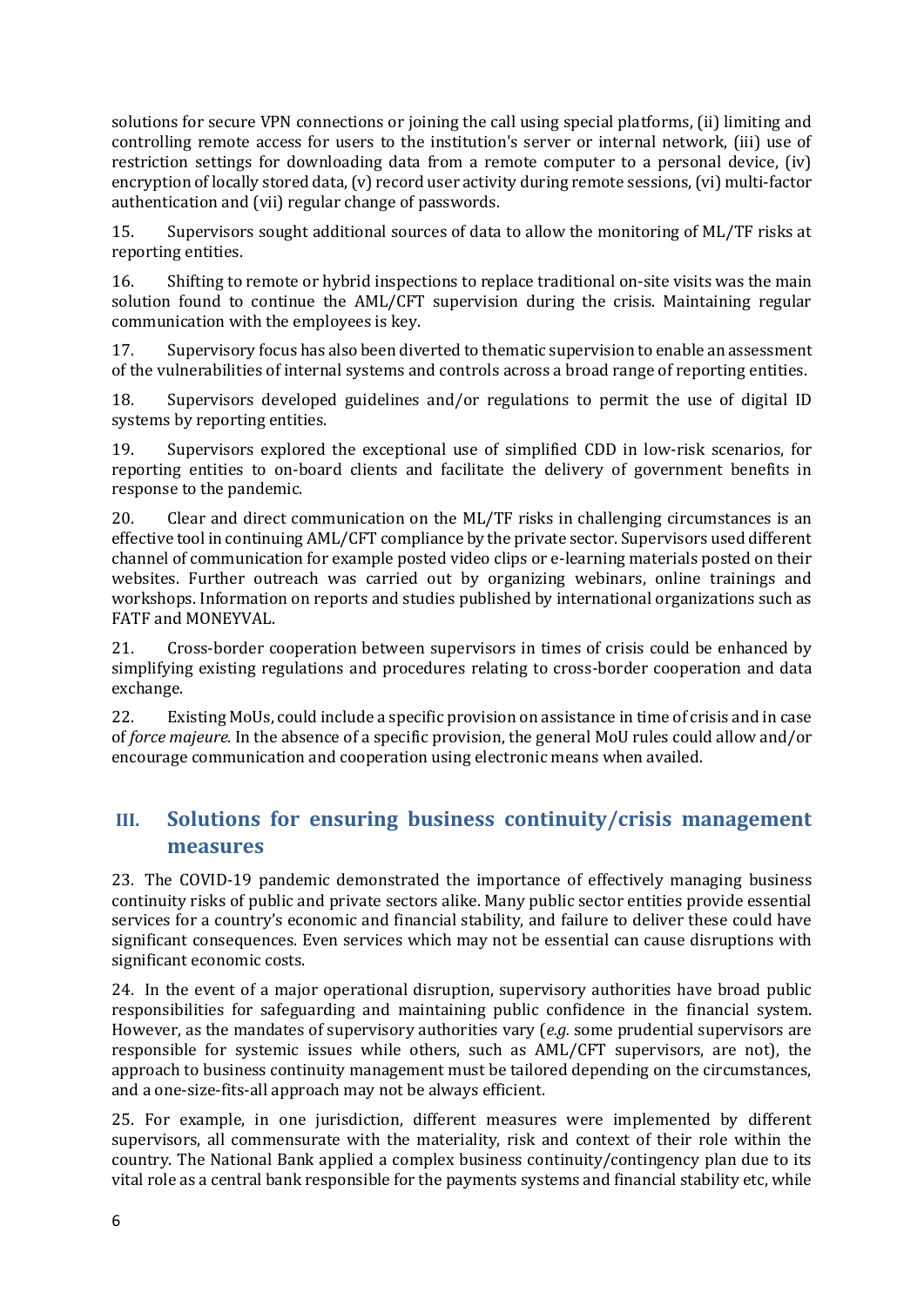the Financial Supervisory Authority identified and analysed the risks generated by the pandemic and implemented the necessary measures to protect the health of employees and maintaining its supervisory activity. A different picture was observed at the casino and gambling sector supervisor, given that the activity of the supervised entities was significantly reduced if not stopped in certain periods of time during the pandemic.

26. On the other hand, in smaller jurisdictions, an integrated approach, run at the national level for all the public administration, bore some advantages, such as increased security in remote communication.

27. When looking at the replies to the questionnaire, it results that most supervisors have managed in some way to overcome the challenges of COVID-19 pandemic. When comparing approaches, it is evident that those countries that had engaged in business continuity management earlier and developed a more formalised approach - be it by adopting a Crisis Management Plan (CMP), a Business Continuity Plan (BCP) or establishing a Crisis Committee had ensured minimal disruption to their operations. A timely reaction in switching from regular business to CMPs or BCPs was proven to be effective and enabled those supervisory authorities to smoothly transition to other working modes, ensuring uninterrupted performance and maintaining high quality of service that they provide.

## <span id="page-6-0"></span>**IV. Overview of existing Business Continuity and Crisis Management Plans**

28. The majority of the responding supervisory authorities declared having BCPs already in place when the COVID-19 pandemic started, which included various kinds of possible crisis scenarios, such as natural disasters, state of war, terrorist attacks, outages, technical system failures or cyber-attacks. However, the pandemic/outbreak scenario was (rarely) mentioned and only one country had a specific pandemic scenario covered in their BCP.

29. Some jurisdictions had BCPs which were not finalised or not yet adopted, while one jurisdiction reported that their BCP would not cover AML/CFT supervision. Several jurisdictions indicated that following the COVID-19 pandemic, the BCP was subject to amendments to include remote working and other lessons learned during the experience of the confinement.

30. The majority of BCPs described in the responses to the questionnaire set out: (i) a risk assessment methodology, (ii) detailed governance arrangements, (iii) division of responsibilities and (iv) specific actions to be undertaken in relation to the crisis in order to ensure the continuity of business operations. Ideally, when designing a BCP, a business impact analysis should be conducted at the inception of the process. This undertaking should take into account all functions of the supervisory authority including elements of AML/CFT supervision.

31. In general, the relevant documents are confidential and therefore could not be disclosed in the context of the present analysis. However, the general structure of a BCP mainly consists of five parts pertaining to five phases of overall recovery process: (i) the background strategy; (ii) the preparation before a disruptive event; (iii) the reaction to a disruptive event; (iv) the restoration (the implementation of alternative solutions until full recovery) and (v) the recovery (the post-recovery tasks and the transition back to the normal functioning). BCPs are normally reviewed and modified once a year.

32. One supervisory authority has developed and included in its BCP a supervisory toolbox for emergency situations and defined sub-plans for various scenarios. Drawing from the COVID-19 pandemic experience other supervisors supplemented the existing protocols with additional checkboxes or quick reference tables, to minimise the response time and efficiently ensure business continuity. These checklists clearly delineate the chain of responsibility between different management levels/categories responsible for crisis mitigation.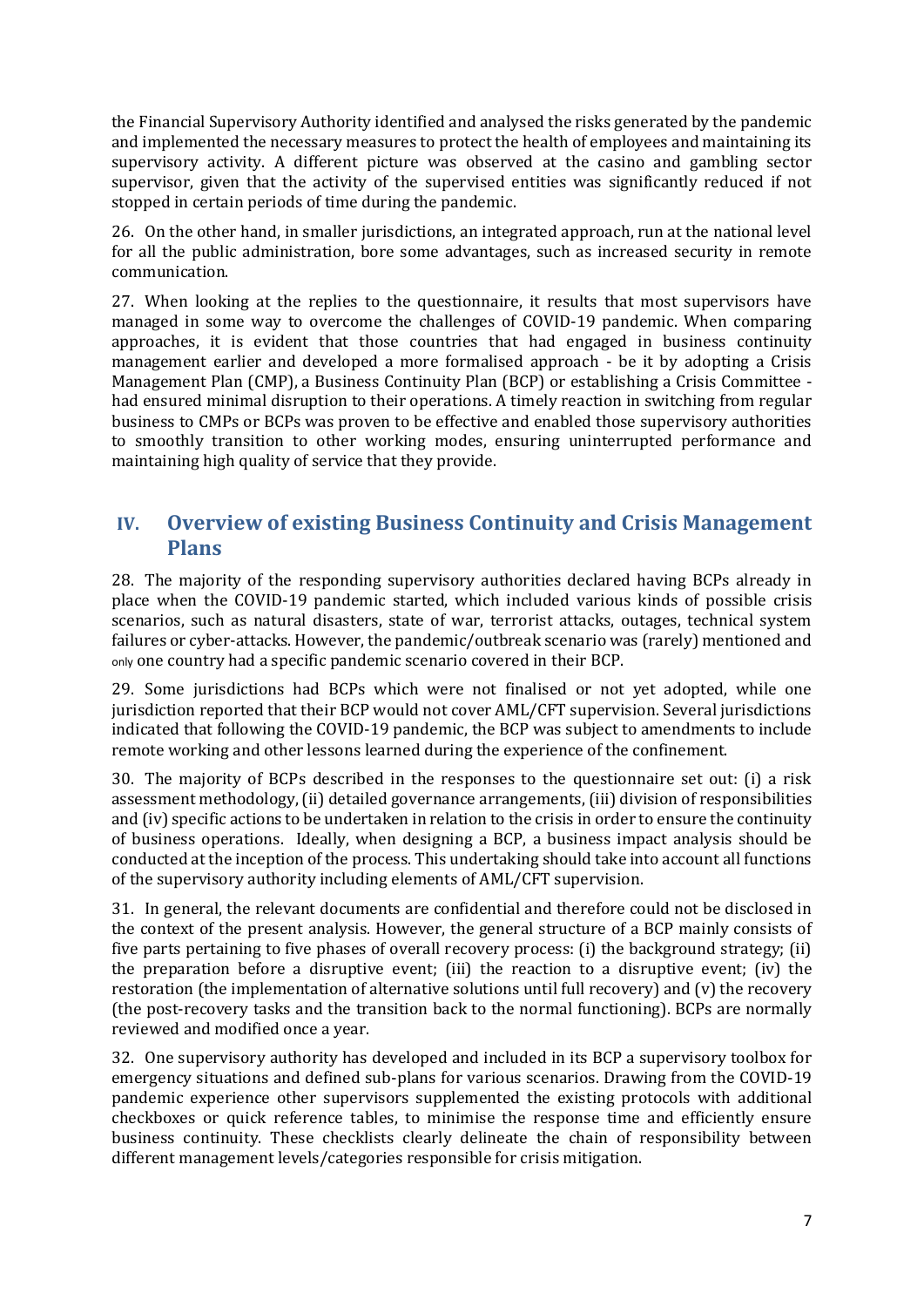33. As an example of crisis situation, the COVID-19 pandemic impacted the work conditions in supervisory authorities twofold: (i) limiting access to buildings and (ii) limiting the number of staff available to carry out daily tasks. This issue was addressed in some jurisdictions that implemented arrangements to ensure business continuity with limited physical presence of staff. One jurisdiction had alternative BCPs prepared to continue supervisory activity with 10%, 30% and 50% of employee capacity.

34. For safety reasons, the majority of staff were instructed to work remotely, with the exception of critical operational teams (*e.g.* IT operations, physical security, general services, etc.) who continued to work on premises with regular rotation of team members.

35. As an exception, in one jurisdiction, due to the impossibility to access certain documentation or IT systems outside of the organization's premises, a *"bubble policy"* was implemented, as described below.

#### **Case Example – Malta**

The supervisory authority implemented a social "bubbles" policy which aimed to keep a certain level of presence in the premises while minimizing the risk of infection spreading among employees. The staff were clustered in "bubbles" with the general rule of no physical interaction between people from different "bubbles", during and after working hours.

The "bubbles" policy was consistently implemented at different levels: shifts, breaks, quarantine, transport and canteen facilities.

The "bubbles" allowed to loosen some uncomfortable restrictions inside the office such as the obligation to wear a protective mask. While contact time between employees from different bubbles was exceptionally allowed for 10 minutes for work purposes only, within the "bubble" protection measures were not mandatory. The contingency plan in case of positive cases detection was applicable only to the relevant "bubble", without impacting the work of the whole organisation.

36. When supervisors were not able to freely move to accomplish their duties, it was proven that having available and sufficient standby remote working devices ready to use in case of emergency was a good practice. Implementing secured cloud-based virtual work environments in order to decrease the dependence on the availability of buildings and allow for enhanced data protection was another.

37. Reportedly, the inaccessibility of premises prompted some organisations to start preparing relocation plans where the supervisors would move to different premisses in order to allow social distancing. Relocation primarily posed a challenge to the IT service, whose availability is crucial for ensuring reconstruction of data and systems in an alternative premise.

38. Some supervisory authorities follow international standards requiring having business contingency plans in place, among which two ISO Standards were mostly reported: ISO27001 (Information Security Management) and ISO31000 (Risk Management). Other authorities from jurisdictions being part of European Monetary Union chose to follow the ECB Security Guidelines.

39. One important aspect that determined a successful business continuity management was the state of digitalization in the supervisory authority. Almost all respondents indicated that due to available IT solutions and digitalization of work process, limitation to physical presence did not create major operational disturbance. For this reason, in the majority of jurisdictions IT security and critical infrastructure departments were closely involved in the development of business continuity strategies and plans and in their implementation. Some jurisdictions combined the responsibility for ensuring business continuity within the supervisory authority with the IT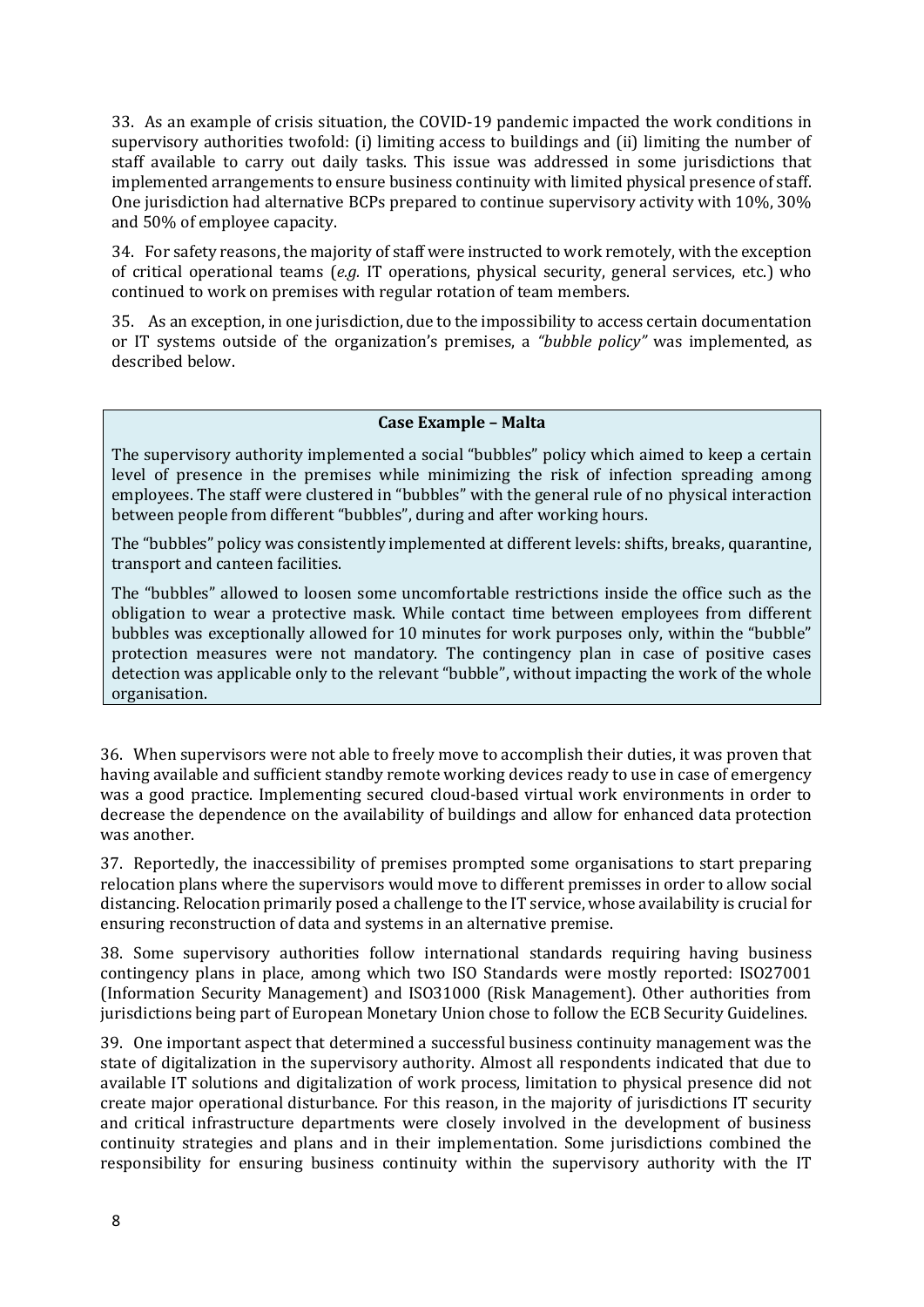security departments. Section 3 of this report discusses in more detail the best practices in using IT solutions for ensuring uninterrupted supervisory work.

40. In order to effectively address crisis situations, several jurisdictions mentioned the creation of dedicated Crisis Management Committees, comprising at least one member of the senior level management. As a good practice, a manager responsible for AML/CFT supervision could be a member of this Committee to receive updates and contribute to the creation of the set of measures to be adopted in tackling the situation.

41. Other supervisory authorities had dedicated teams trained to ensure the business continuity in the event of an incident (e.g. a Strategic Management Team). In some other cases, an ad hoc crisis management task force has been formed and instructed to conduct the disaster risk assessment, keep it up to date, and set an appropriate budget for the crisis management activities. Key people can be trained prior to crisis to have transferable skills to cover various areas (including AML/CFT supervision).

#### **Case Example - Cyprus**

According to the crisis management plan, an Ad hoc Task Force was set up to address the issues related to the pandemic crisis. It consisted of a General Manager, a Head of administration and finance department and an IT officer. The overall responsibility of the business continuity lay with the General Manager, who reported directly to the Board of Directors.

The CMP indicated a clear division of primary responsibilities among persons in each department in crisis situations.

The duties of this Task Force were mainly to monitor all legal aspects arising from new legislation, to provide technical support to the staff, to issue internal guidelines and procedures and to report to the Board of Directors.

The IT Officer was responsible for the maintenance of all ICT systems, liaised with external providers and ensured technical support was available to staff in case of any connectivity problems, bandwidth and use of the software on their laptops.

The BCP also provided for the digitalisation of the processes and documentation. The operating environment was cloud-based, with strong cyber-security measures in place, coupled with cyber and data security insurance plans.

42. To ensure that the crisis management measures are fit for purpose and effective, one jurisdiction conducts periodic crisis simulation exercises. This approach is proven to be beneficial as such exercises identify the problematic elements of the implemented crisis management approach and prepare core personnel on their responsibilities.

43. Another issue that can impact effective crisis management is the integration of AML/CFT supervisors into a centralised governmental agency or the fragmentation of AML/CFT supervision between different supervisors (*e.g.* FIs and DNFBPs). AML/CFT supervisors are often part of bigger organizations (central banks, ministries of finance, tax administrations etc.), in which case their duties are very different to those of other departments in the organisation. For this reason, some organisations reported having tailored BCPs (and also CMPs) for departments responsible for AML/CFT supervision in addition to the general CMPs of the organization. One jurisdiction reported having several specialised BCPs for each department in the main organization in addition to the general BCP.

44. As for the fragmentation, in the majority of the responses, the AML/CFT supervision of various reporting entities is divided between many bodies which are each responsible for particular sectors. Most of these bodies have their own CMP. However, a good practice would be to develop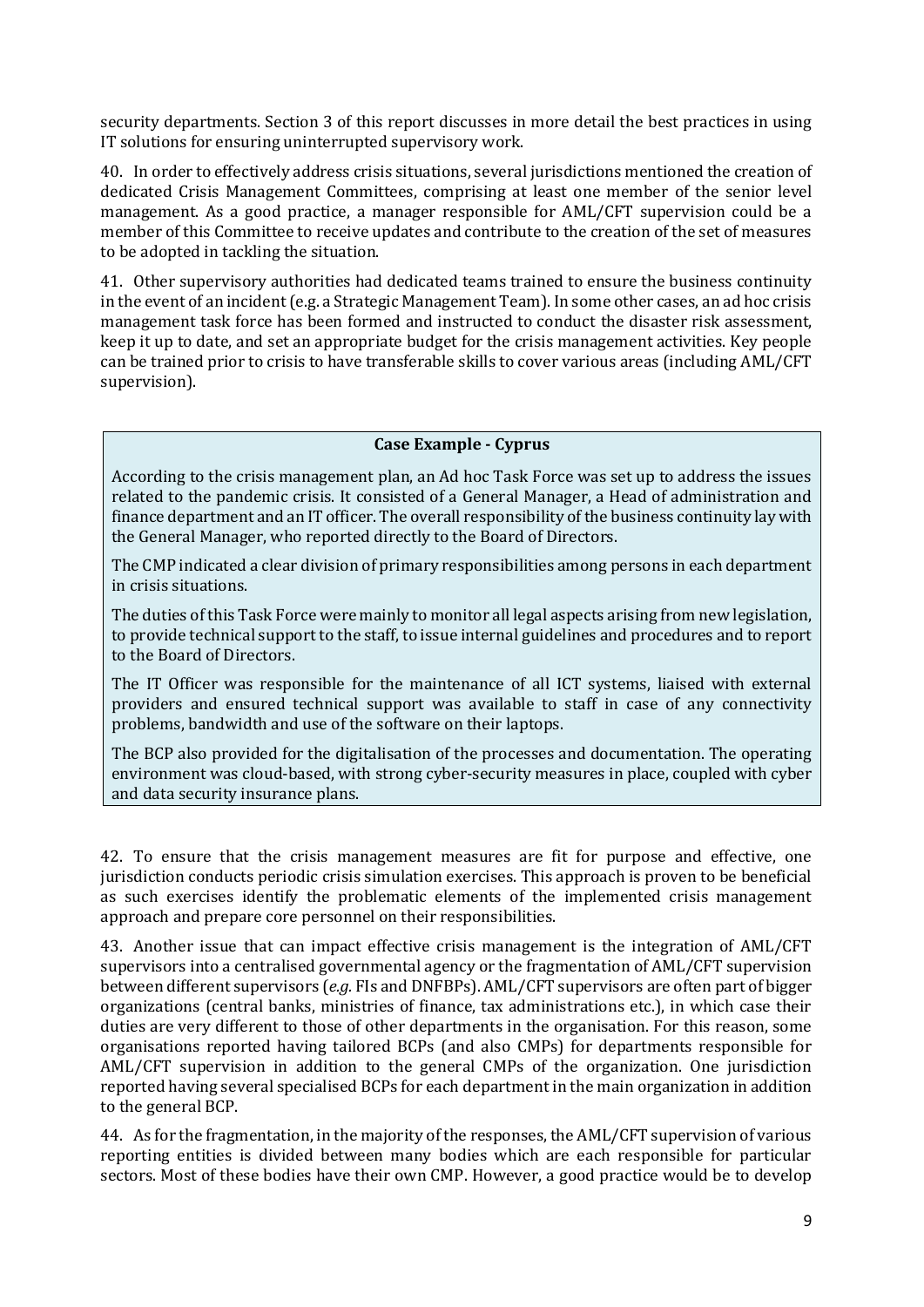some coordination mechanisms available in case of a global crisis such as the COVID-19 pandemic. Such coordination was rarely identified in the replies to the questionnaire and could be provided, for instance, by a common crisis committee chaired by the main AML/CFT supervisor in the country, who will ensure that no organization is left behind and there is no gap in the whole system.

#### **Case Example – Russian Federation**

In the context of the spread of coronavirus infection, Rosfinmonitoring put into commercial operation the Personal Account of the supervisory authority, which is a channel for interagency information sharing. The supervisory authority's Personal Account was used as one of the tools for building a unified system of risk-based AML/CFT supervision for all oversight authorities. Information on the risks in the sectors and in the activities of specific organizations was communicated in a prompt manner.

To assess the compliance of supervised entities with the AML/CFT requirements, Rosfinmonitoring communicated to the supervisory authorities the risk indicator obtained through the aggregation of data on supervisory risk assessments, indicating the average values for each set of criteria.

The Personal Account of the supervisory authority was also used as a communication channel between Rosfinmonitoring and the oversight authority, which significantly reduced the cost of correspondence and increases the speed of reception and transfer of the necessary documents (registers of entities, information about carried out inspections, information on the identified typologies etc.).

## <span id="page-9-0"></span>**V. Digitalization**

## <span id="page-9-1"></span>*Increasing the capacity of the available technological solutions*

45. Limitations on physical presence in the offices as well as inability to physically inspect reporting entities has provided to be a serious operational disturbance to the supervisors during COVID-19 pandemic.

46. This prompted both the private and public sector to rapidly increase digitalization of their core functions in order to maintain operational continuity. Several jurisdictions referred to the need of strengthening the capacity of available technological solutions**,** through (i) use of protected data exchange channels and additional protected communication channels, (ii) performing real time information exchange, (iii) elaboration of specific supervision analytical tools with remote access, (iv) providing an independent and secure internet connection, (v) integration of automated solutions for remote supervision, (vi) implementing machine learning, big data analysis and graph analysis tools, (vii) improving the capacity of transaction monitoring and analysis and (viii) implementing proper back-up and logging tools for an on-line document management system.

47. Increase in use of widely known commercial video conferencing tools has been highlighted by many jurisdictions, including the possibility to use video conferencing for reviewing sensitive documents and client files. Some jurisdictions indicated that when conducting remote inspections, supervisory authorities requested to have directed access through secured channel to the client files and compliance data from reporting entities. Such direct access has made it easier to inspect reporting entities directly without the need to send confidential client information through other electronic means. However, such possibility is limited to reporting entities that have more sophisticated IT systems and store their client data and internal documentation in digital format.

48. It has been emphasized by several jurisdictions that as a result of COVID-19 pandemic, in order to ensure operational continuity, many supervisors had to improve their actual technical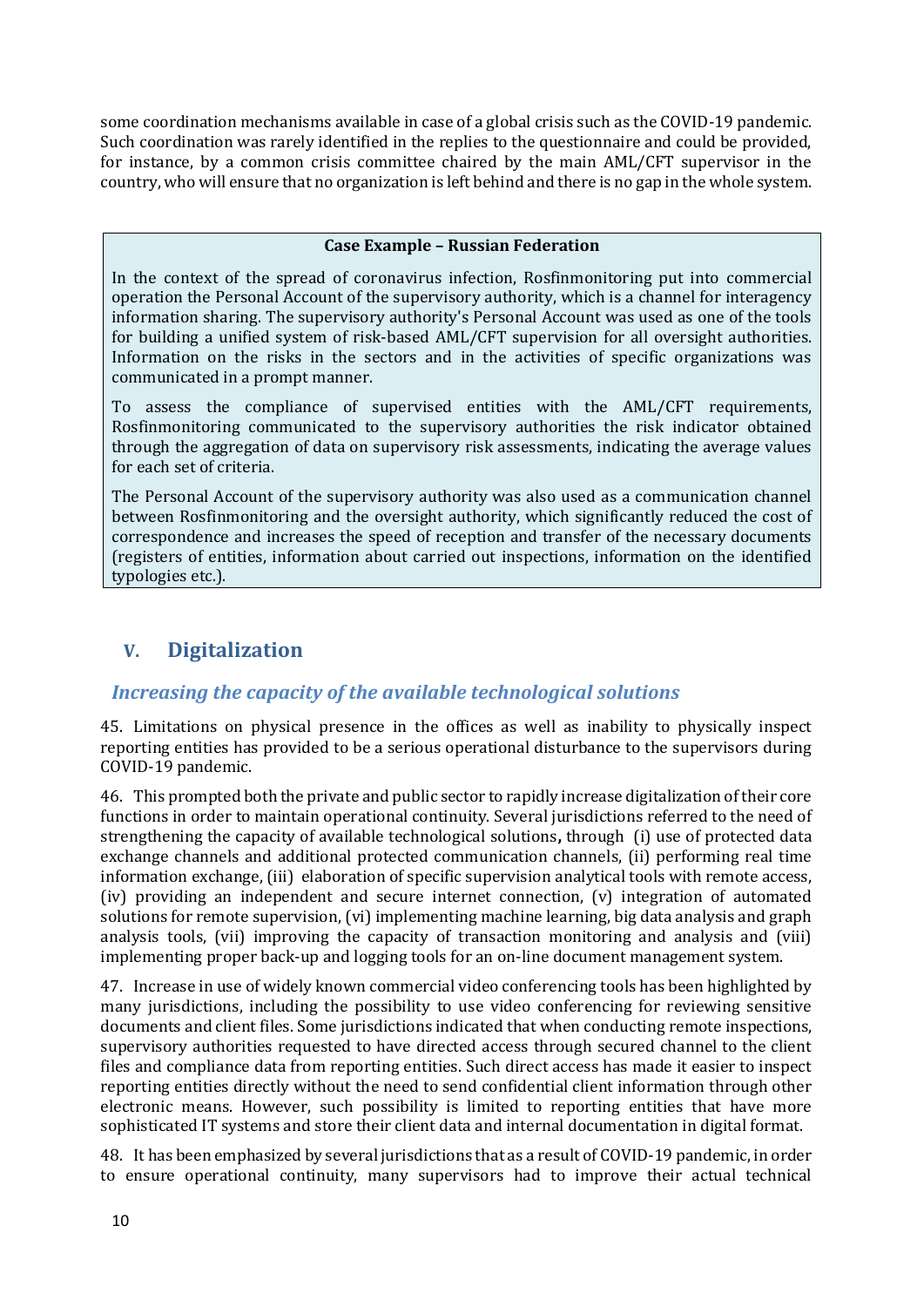equipment. Likewise, one jurisdiction highlighted that pandemic accelerated use of additional IT tools for AML/CFT supervision, for example, in sanctions screening, whereas others stated working on new system using the Blockchain technology.

## <span id="page-10-0"></span>*Ensuring data security with limited physical presence of* **staff**

49. Supervisors from different jurisdictions have found different solutions to ensure data security and specific IT security measures were implemented at institutional level. Considerable investments into additional personnel equipment, data security improvement and necessary IT tools had to be made during the outbreak of the pandemic. Only a few supervisors reported to have all of the necessary devices such as laptops and IT tools such as secure remote access solutions and data encryption utilities already in place to provide access to corporate data and applications for effective working of the remote users.

50. In addition to VPN (Virtual Private Network), which refers to a secure communication tunnel between two online locations, supervisors have used privileged user control and connection encryption service systems, that make it possible to establish secure, isolated remote sessions, log all access information and record all activity during that session. While using this system end users never directly connect to target systems and databases, reducing the risk of downloading malware. Session recordings are securely and centrally stored to make it easy for security, audit and compliance to increase accountability and compliance. Some jurisdictions noted that for ensuring security they had introduced firewall protocols and their proper functioning was regularly screed. Additionally, some supervisors have opted for engaging external vendors for performing reviews of data security through penetration testing on a regular basis in order to ensure that the security measures are up-to-date.

51. Multi-factor authentication was added as an extra security layer. Some supervisors opted for cybersecurity solutions that would allow access to the internal network and data only through work laptops, using security policy setting that determines which user can access the login screen of a remote device through a Remote Desktop Connection. A remote connection would only be established via a host server to the supervisor's laptop, equipped with the most up-to-date antivirus software, applications and operating system (including all security patches). This should be ensured through running regular operation system updates and antivirus scans in the background. This solution is only possible if most of the personnel are working on laptops provided and controlled by the supervisory authority. In the case of personal mobile devices (which are not provided by the institution), some security container applications (virtual desktop, workspace capsules) that use containerization or encapsulation mechanisms were implemented and used. This solution allows to separate corporate and personal data and to secure corporate data inside corporate network, so that the protected information cannot be disseminated outside the work ecosystem.

52. To limit the risk of hacking, stealing or disclosing sensitive data, supervisors restricted settings for downloading data from remote computers to or printing on personal devices and also disabled USB's and CD drives from the work laptops. When processing data from the internal network special utilities were used for encrypting and storing sensitive information on the working device to prevent unauthorised access.

53. New protocols relating to remote working and data security had to be put in place. For example, one supervisor introduced a teleworking agreement for employees working from home, where the employees must ensure that the home office meets certain requirements included in the guidelines of the teleworking policy. Another supervisor introduced clear desk and clear screen policy to ensure certain level of privacy from other family members, while working remotely or participating in virtual meetings. Many supervisors have introduced or enhanced the use of digital signatures in order to authenticate official documents. Procedural changes stipulating use of digital documentation were needed in order to replace paperwork and avoid disruption of supervisory processes.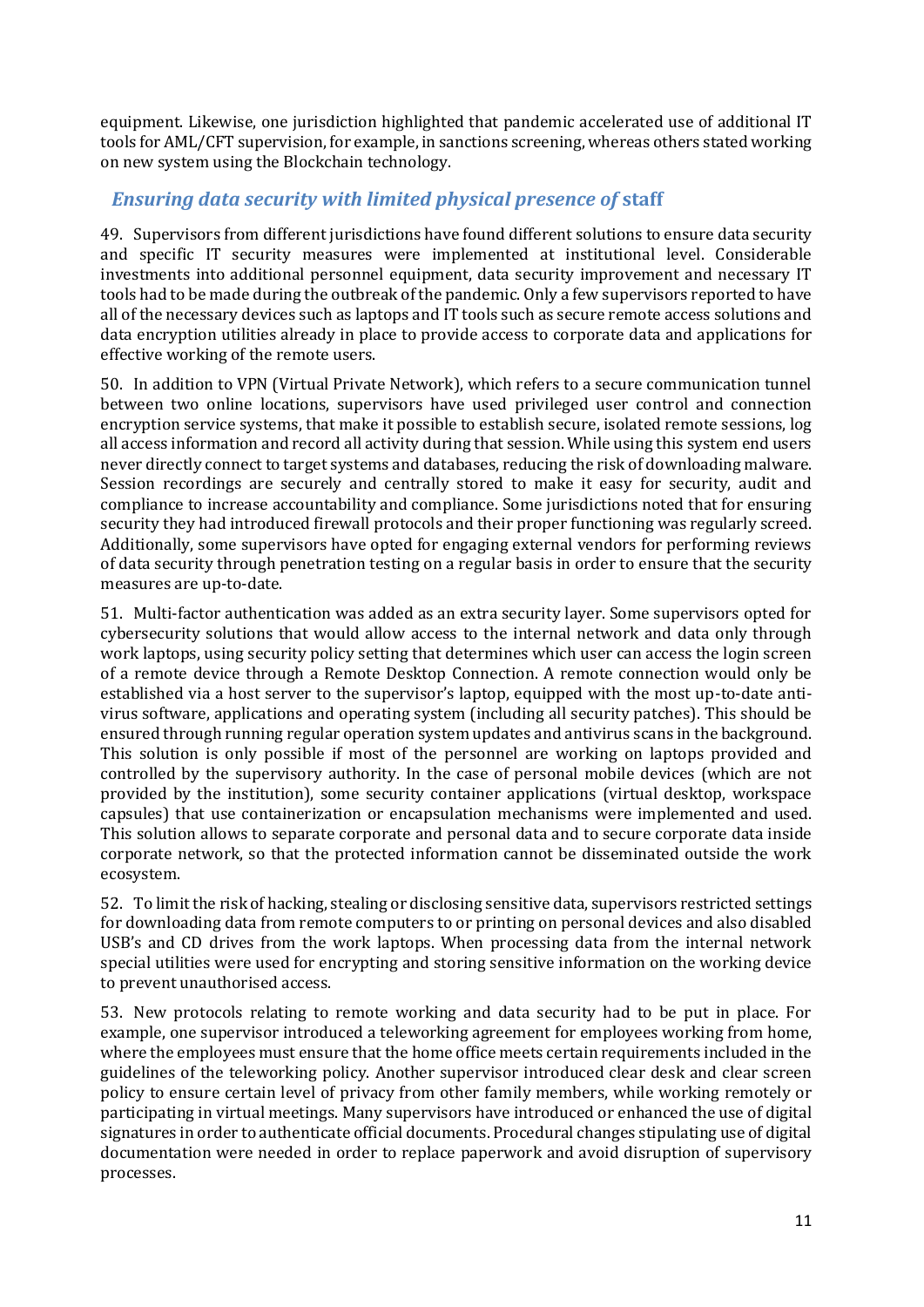54. To ensure a successful introduction and application of these new policies some supervisors purchased IT services (sub-contracted IT professionals) and ensured that their employees were trained on cyber security and data protection issues in order to further prevent risk.

## <span id="page-11-0"></span>**VI. Remote supervision and other measures and tools.**

## <span id="page-11-1"></span>*Assessment of Emerging ML/TF Risks*

55. In a "business as usual" state, supervisors base their understanding of ML/TF risks on the analysis of all relevant and up-to-date qualitative and quantitative information. This may include: (i) prudential and conduct information already held by the supervisor, (ii) information gathered through surveys or periodic onsite or offsite inspections, (iii) AML/CFT supervisory returns and/or, (iv) information shared by other domestic or foreign competent authorities.

56. Major operational disturbances contributed significantly to the increase of AML/CFT and operational risks. In the case of COVID-19 pandemic, the resulting lockdown measures and change to on-line and non-face-to-face activities at entities level, contributed to an increase in predicate crimes such as cybercrime and various types of fraud3. In order to respond effectively to the emerging risks in the event of major operational disruptions, supervisors supplemented existing AML/CFT related data with a swift and desk-based assessment of emerging crisis-related ML/TF risks within each defined sector and the entities under its supervision.

#### **Case Examples – Russian Federation**

Following a risk assessment, Rosfinmonitoring and the Bank of Russia requested banks to consider the economic rationale of transactions involving funds allocated by the government to support entities operating in the most impacted industries – the so-called compensation payments. Many banks begun to create a database of untrustworthy entities which were not engaged in any real business activities, but claimed their eligibility for the resources allocated under the government-funded support programs.

Rosfinmonitoring developed and posted additional red flags and indicators of risks and customers' suspicious activities on its official website based on the analysis of STRs that reported suspicious transactions related to new risks, as well as considering the information published in the FATF Secretariat document entitled "COVID-related Money Laundering and Terrorist Financing Risks and Policy Responses". The reporting entities were also advised to pay enhanced attention to customers' activities related to production and distribution of medical goods and products.

57. When undertaking such targeted assessment of emerging risks, supervisors should take into account both the inherent ML/TF risks and the controls employed by entities to mitigate such crisis scenarios. In the case of the COVID-19 pandemic, many supervisors issued questionnaires and surveys to solicit information from reporting entities on their exposure to emerging ML/TF risks. For this purpose, some jurisdictions used existing AML/CFT public-private partnership mechanisms.

58. Other supervisors had previously invested in online submission portals whereby their reporting entities could submit electronically information on new risks and observed anomalies in the behavioural and transactional activity of certain clients. These tools were used in addition

<sup>3</sup> See "Money laundering and terrorism financing trends in MONEYVAL jurisdictions during the COVID crisis", <https://rm.coe.int/moneyval-2020-18rev-covid19/16809f66c3>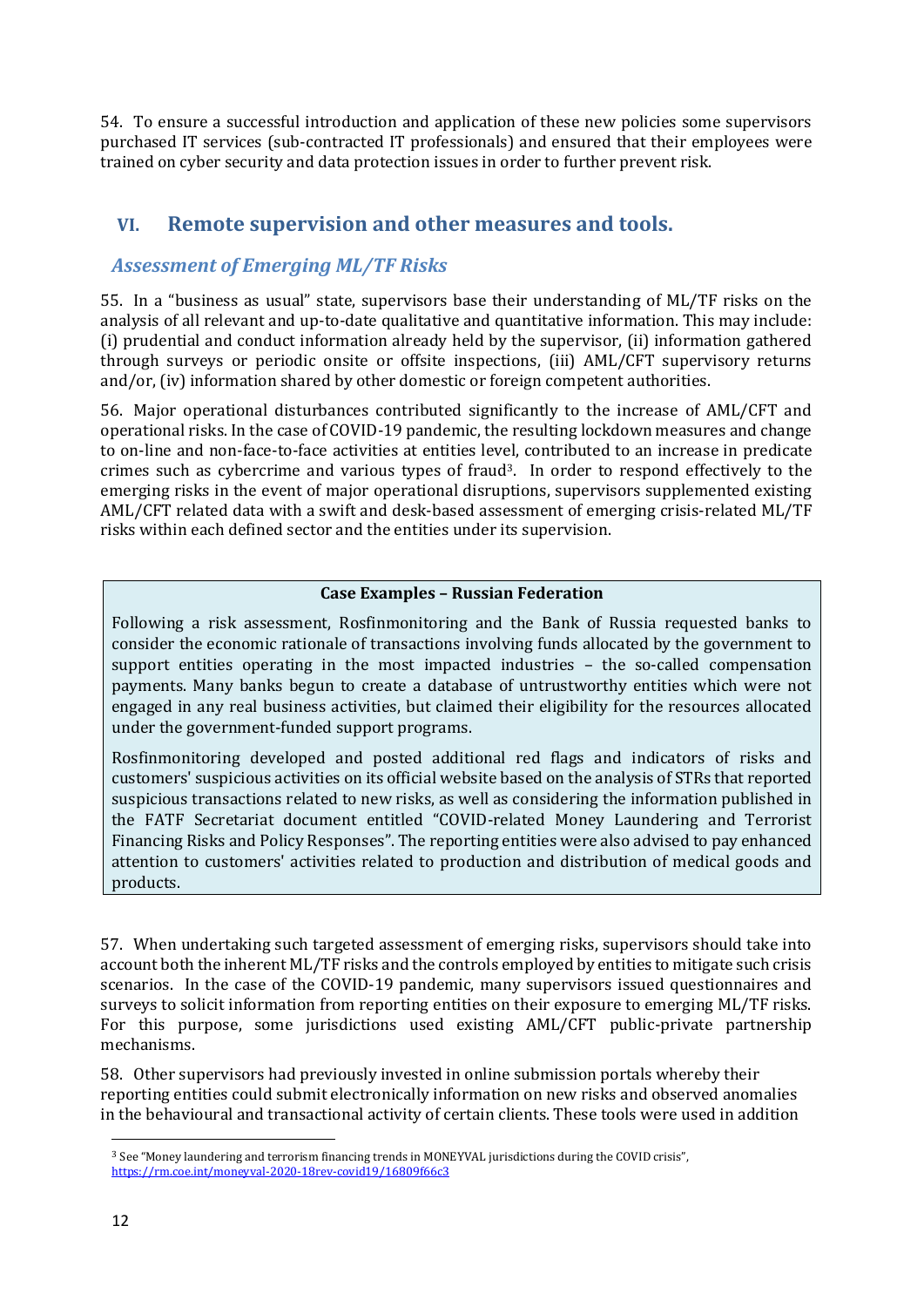to STR and SAR reporting. Employing such mechanisms allowed competent authorities to identify new typologies of ML associated with the crisis specific risks such as embezzlement of government funds allocated for supporting businesses and citizens and overinflated pricing of the personal protective equipment and medicines.

#### **Case Study – Guernsey**

As a result of COVID-19 pandemic the Bailiwick of Guernsey instigated a lockdown in the second quarter of 2020. The Guernsey Financial Services Commission ("GFSC") sought to understand the impact of the lockdown and switch to homeworking was having on the application of AML/CFT internal controls at reporting entities, therefore it issued questionnaires electronically to those reporting entities considered systemically important to the Bailiwick's financial services sector. To further aid the GFSC's understanding of the impact of COVID-19 the GFSC held a number of video/telephone calls with representatives of the reporting entities to discuss their responses in greater detail. The following questions were posed to reporting entities about their experiences during the lockdown:

- How many internal SARs were received and externalised during the lockdown?
- How did the money laundering reporting officer reach out to staff during the period of home working to maintain awareness of the importance of reporting suspicion?
- Is the reporting entity able to maintain its AML/CFT compliance monitoring programme?
- Were there any changes to the reporting entity's compliance monitoring programme?
- Has there been an increase in the level of exception reports arising from transaction monitoring?
- Were any cases presented during lockdown where the reporting entity was unable to complete verification of customers?
- Did the reporting entity make exceptions to its AML/CFT policies and procedures? The results of the questionnaire were analysed and feedback given to the industry at a GFSC hosted hybrid physical/virtual seminar.

## <span id="page-12-0"></span>*Allocation of resources for core functions and adjustment of supervisory plan*

59. It is recognised that a crisis scenario such as COVID-19 does impose stresses and strains on a supervisor. Firstly, it may lead to a temporary reduction in staffing due to illness, and secondly, resource may have to be devoted to other more pressing needs. It is a particular concern for those supervisors who have both a prudential and AML/CFT remit, as resources may have to be diverted to prudential supervision, if it considered that financial stability is at risk and entities could fail, which could ultimately lead to greater social harm to consumers.

60. Supervisors typically have a fixed cycle of onsite inspections driven by the ML/TF risks in the sectors and firms they supervise. During the COVID-19 pandemic this fixed cycle required revaluation due to the resource constraints. Most of the supervisory authorities indicated that their supervisory plan was re-evaluated on the basis of risk, to enable supervisors to focus on those entities which were considered to pose unacceptable ML/TF risks and require supervisory intervention.

61. The survey demonstrated that the scope of the supervision was not changed by the pandemic conditions, but for practical purposes, in order to adapt to remote supervisory arrangements, the number of samples required in the course of an "inspection" were decreased for medium and low risk entities.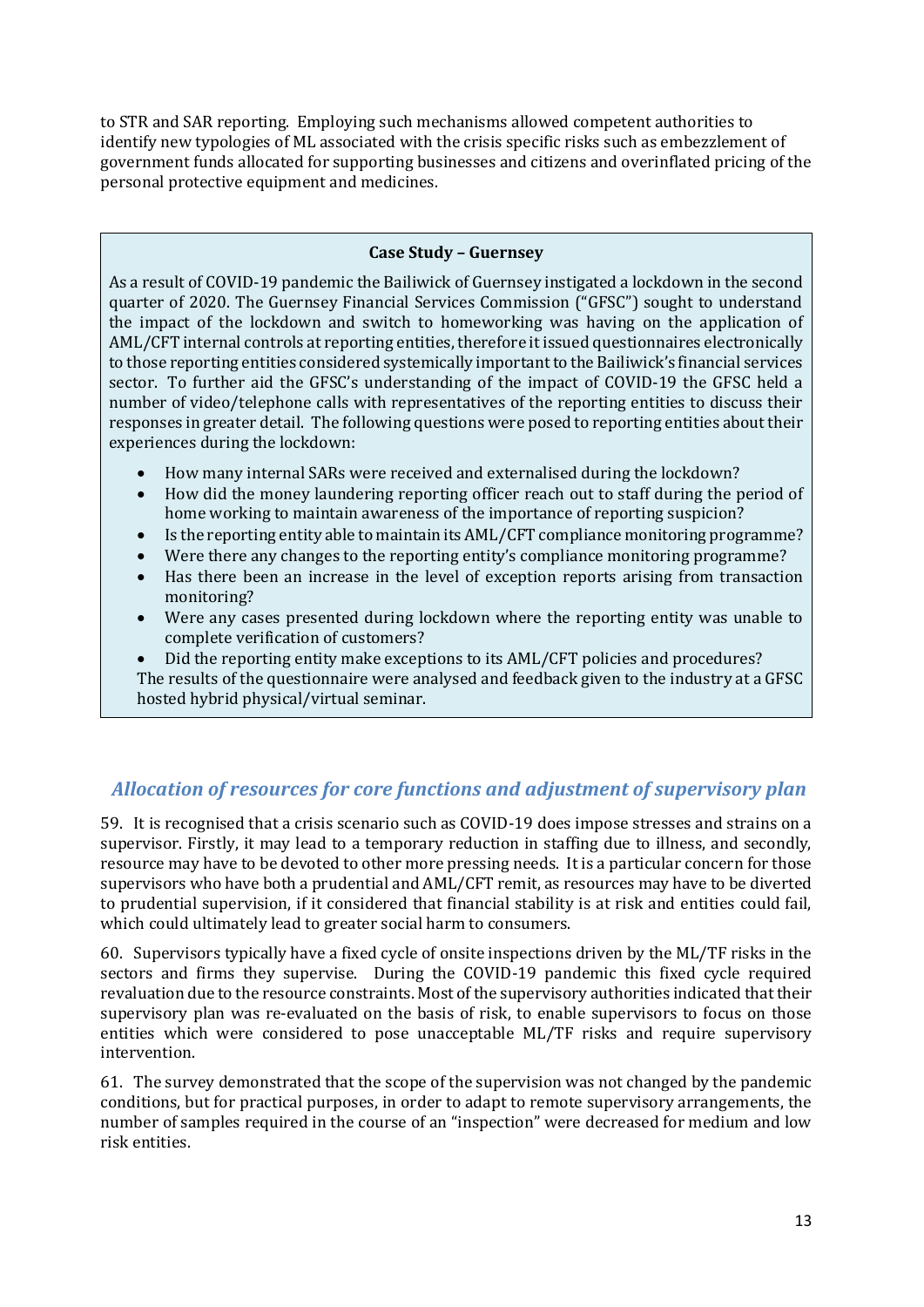62. The COVID-19 pandemic has contributed significantly to the increase of AML/CFT and operational risks connected with on-line and non-face-to-face activities at entities, particularly predicate crimes such as cybercrime and fraud, as criminals may exploit weaknesses in reporting entities policies, procedures and controls due to staff working from home. Therefore, supervisors focused foremost on ensuring that entities' internal systems and controls were operating effectively, particularly in known vulnerable areas such as the onboarding of new customers.

63. The European Banking Authority<sup>4</sup> also consider that mitigating the adverse effects of a crisis situation such as a pandemic may require temporary adjustments of supervisory priorities and plans to ensure that AML/CFT supervision remains effective. This in turn implies that prioritization is key in a crisis and the allocation of resources should be on the basis of risk.

## <span id="page-13-0"></span>*Impact of crisis situation on the AML/CFT supervisory actions: the shift from on-site to off-site*

64. At the beginning of the COVID-19 pandemic and resulting lockdowns the majority of supervisors suspended their onsite inspection programme for a few weeks and focussed on offsite monitoring. This short period of suspension did impact the number of traditional onsite inspections in 2020, but supervisors considered that this did not impact the overall effectiveness of AML/CFT supervision.

65. When it became clear that there would be further lockdowns or similar measures, it also became apparent that ordinary onsite inspections would not be possible in the near future and therefore new ways of conducting onsite inspections were introduced.

66. The adjustment time varied but some supervisors were able to shift to remote inspections within three weeks. Reportedly this was a result of existing CMPs, teleworking arrangements already in place before the crisis and a business continuity culture which made employees understand and accept that the work must keep going on regardless of the restrictions. For the latter, some supervisors pointed to the paramount role of pro-active internal communication with the employees during the pandemic restrictions. A need for clear procedural instructions on how much to communicate, to which level of detail, how often, on which tone, to whom and by whom, when etc., was expressed through the answers to the questionnaire. Apart from the motivational side, the communication is meant to lift as much burden from the employees as possible, giving all the necessary information on how to act or react in the face of the restrictions.

67. The majority of surveyed supervisors are now conducting hybrid on-site inspections where information/documentation is requested electronically and then meetings are held by commercially available video communication methods with representatives of reporting entities or if a physical on-site inspection is required that those inspections are undertaken in strict compliance with all anti-epidemic measures. Some larger entities provided virtual data rooms in order to share confidential business information with supervisors. Reporting entities unable to provide data rooms submitted information/documentation through online submissions portals (if made available by the supervisor) or by encrypted e-mail systems.

#### **Case Example – Germany**

In June 2020, BaFin conducted a special inspection on a supervised bank remotely. The inspection focused on the identification requirements of the contracting party or the person representing that party, the requirements for clarifying or, where appropriate, identifying the beneficial owner and clarifying whether they met the criteria of a politically exposed person. For this purpose, random samples of customer documents were inspected. The supervisors selected

<sup>4</sup> EBA statement. Availabl[e here](https://www.eba.europa.eu/sites/default/documents/files/document_library/News%20and%20Press/Press%20Room/Press%20Releases/2020/EBA%20provides%20additional%20clarity%20on%20measures%20to%20mitigate%20the%20impact%20of%20COVID19%20on%20the%20EU%20banking%20sector/Statement%20on%20actions%20to%20mitigate%20financial%20crime%20risks%20in%20the%20COVID-19%20pandemic.pdf)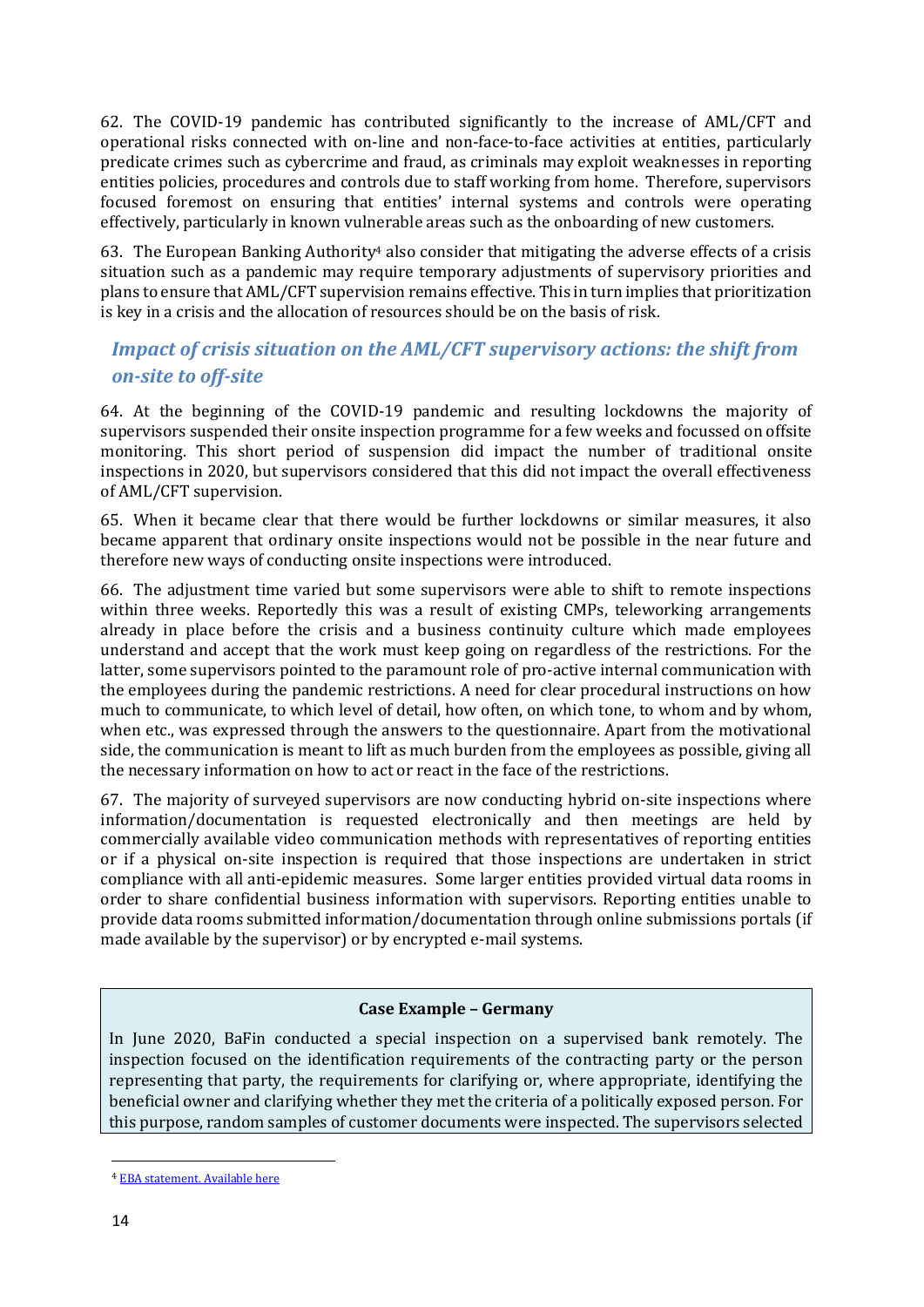a sample from the total inventory of new business relations established by the bank since 1 February 2019. As with a regular on-site inspection, a data space was established that served the exchange of documents. Unlike with a regular inspection, the bank was informed of the sample selected shortly before the inspection started. The bank then uploaded the data sets specified onto the data space provided. A three-day period was set for the inspection itself. The samples were assessed and a number of interviews with responsible individuals in the bank were conducted, notably with the money laundering officer, his/her deputy and the responsible board member. The inspection opened with an introductory conversation explaining the broader context and planned schedule for the inspection; it ended with a closing conversation. Conversations were conducted via conference calls.

68. Particular situations have been flagged where reporting entities (amongst DNFBPs) refused or were unable to facilitate remote supervisory arrangements (such as sending the documentation electronically). In such cases, exceptionally, the supervisor conducted a physical on-site inspection and scanned or took copies of the relevant documentation and undertook the detailed analysis remotely. This demonstrates that in challenging times, a high degree of flexibility in applying supervisory actions, proves to be beneficial.

69. The pandemic has highlighted the importance of supervisors investing in technology in order that they: (i) can securely receive information from entities (ii) store that information centrally and electronically; (iii) retrieve stored information securely and remotely; (iv) analyze data to ascertain ML/TF risk and (v) communicate verbally both internally and externally.

70. Supervisors and reporting entities are becoming more accustomed to working from home, but supervisors highlighted that remote inspections are considered less effective compared to traditional physical onsite inspections for the following reasons: (i) arranging the submission of information electronically is time consuming for both reporting entities and supervisors; (ii) remote meetings may be interrupted due to the internet connection issues and (iii) documents may not be fully accessible as some customer records may be partially paper based. In addition, whilst supervisors have invested in video communication tools, communication is not as free flowing as a face-to-face conversation. Moreover, it has required revised managerial oversight arrangements as supervisors are working from home.

#### **Case Examples – Liechtenstein**

At the beginning of the pandemic the FMA tried to maintain the onsite inspection plan and postponed already planned inspections for a few weeks. Due to further lockdowns, further postponements had to be made. When it became clear that there will be further lockdowns or similar measures, and that ordinary onsite inspections would not be possible, the FMA decided to conduct the AML/CFT inspections on a remote/offsite basis.

71. In some jurisdictions supervisors have remote direct access to the intranet or the core internal systems of reporting entities. This is only possible where the internal IT systems of these entities allow such remote access for outside users. Such remote access allowed supervisors to verify the compliance of reporting entities during remote inspections and allow to double-check directly the information provided by the reporting entity.

72. One year into the COVID-19 pandemic has shown that not all supervisors have switched back to conducting on-site meetings. One supervisor noted that conducting remote onsite inspections would carry on for the foreseeable future for all lower risk reporting entities as they appear to be more efficient and faster. However, it was considered for higher risk reporting entities reverting to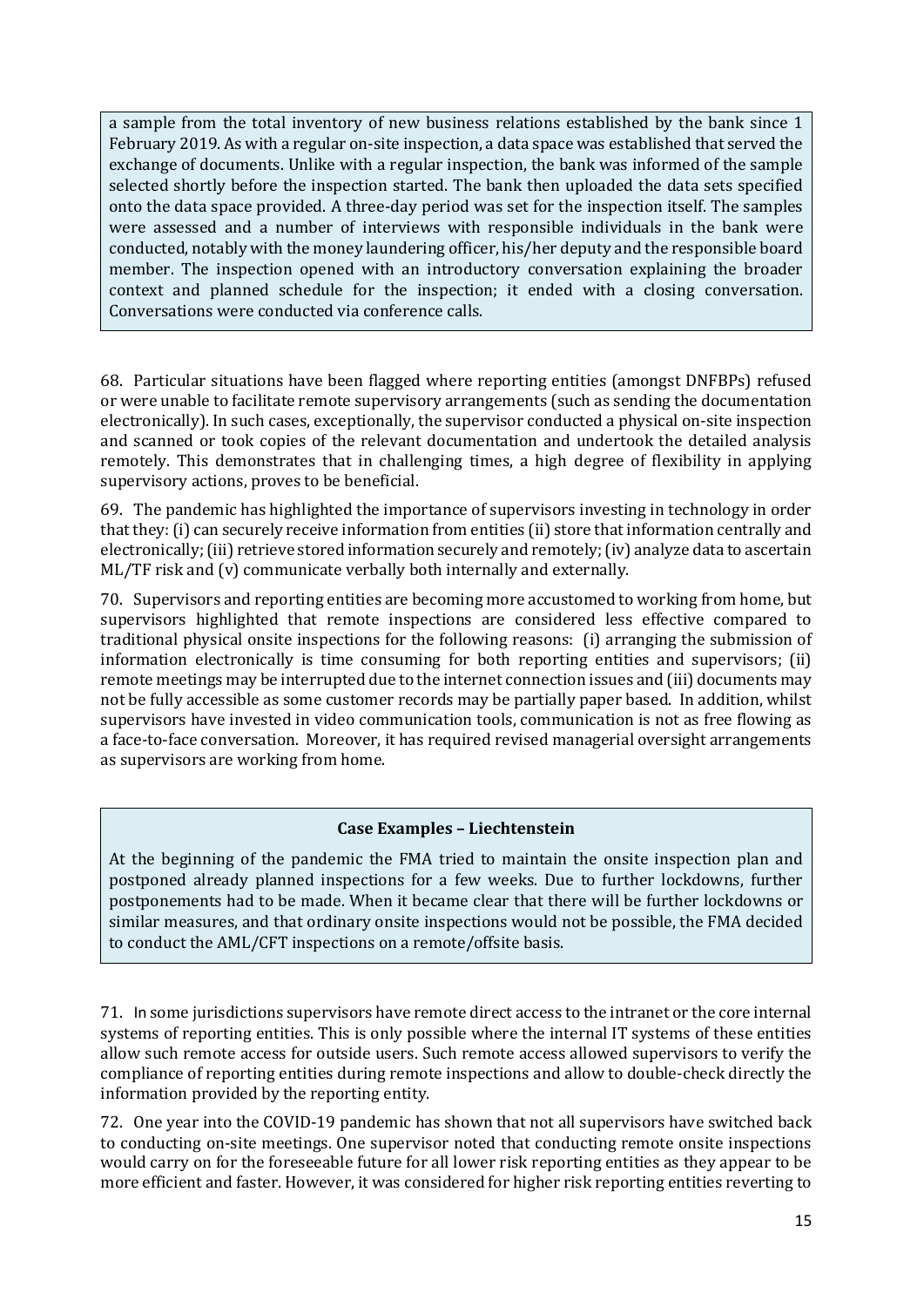physical on-site inspections is a must. Reportedly, the negative side of not carrying out on-sites, is that a part of the input is lost, especially intuitive type of information, such as feelings, moods, attitudes or any type of informal communication which is easily perceived during physical meetings.

73. It has been shown that thematic reviews may be particularly beneficial in lengthy or lasting crisis situation as supervisory resources are stretched and a thematic review enables supervisors to review a number of entities and assess a known vulnerability in depth. Thematic reviews provide flexibility as these inspections are conducted onsite or offsite or can be a mixture of both. Thematic inspections have been used as a tool to swiftly respond to crisis situation and establish communication with reporting entities at risk.

#### **Case Example - Guernsey**

Due to COVID pandemic and the resulting lockdown the Guernsey Financial Services Commission ("GFSC") temporarily suspended its onsite inspection program in the  $2<sup>nd</sup>$  quarter of 2020 and focused on prudential supervision. However, it was recognised that the lockdown resulting from COVID-19 made entities vulnerable to financial crime as criminals may exploit weaknesses in entities policies, procedures and controls. In view of the increased vulnerability to financial crime the GFSC undertook a thematic review on entities ability to make suspicious activity reports ("SARs") to the Guernsey FIU, which encapsulated an assessment of an entity's governance, policies, procedures and controls in relation to suspicious activity reports and the capability and capacity of the money laundering reporting officer. The review consisted of four phases: Phase 1: analysis of the information on the number of SARS reported in the GFSC's annual financial crime risk return; Phase 2: analysis of board minutes; policies and procedures; compliance arrangements and registers in respect of SARs from a sample of firms; Phase 3: conduct interviews with Board members and MLROs and MLCOs with a sample of firms, either remotely by video conference or in person if it is safe to do so and Phase 4: publication of an external report on the findings of the thematic review [published in July 2021 on [www.gfsc.gg\]](http://www.gfsc.gg/).

74. It is common for entities which form part of international groups to operate globally, and therefore be subject to AML/CFT supervision in multiple jurisdictions. ML/TF risks are often crossborder in nature, and systems and control failings in one part of the group can be replicated elsewhere, accordingly it is key that good lines of communication are maintained between supervisors.

75. COVID-19 has presented a challenge to international cooperation as supervisors were unable to travel and attend face-to-face meetings with other supervisors. However, the pandemic has not restricted international cooperation as supervisors have switched to video communication methods. Several supervisors stated that the levels of co-operation have increased, possibly because it is so much quicker to set up a video call rather than attend a meeting in person. However, some replies to the questionnaire revealed that face-to-face meetings present an opportunity to provide more information in an informal setting.

## <span id="page-15-0"></span>*Use of simplified measures in the time of crisis/ challenges with remote onboarding (digital ID)*

76. As a result of the lockdown following COVID-19, individuals were unable to attend an entity in person to open an account or use a suitable trusted third party to confirm a positive link between his/her identity and identification data and certify as a true copy identification documentation such as an identity card or passport. Supervisors played a key role in ensuring that an appropriate riskbased AML/CFT regulatory framework was in place to enable entities to continue onboarding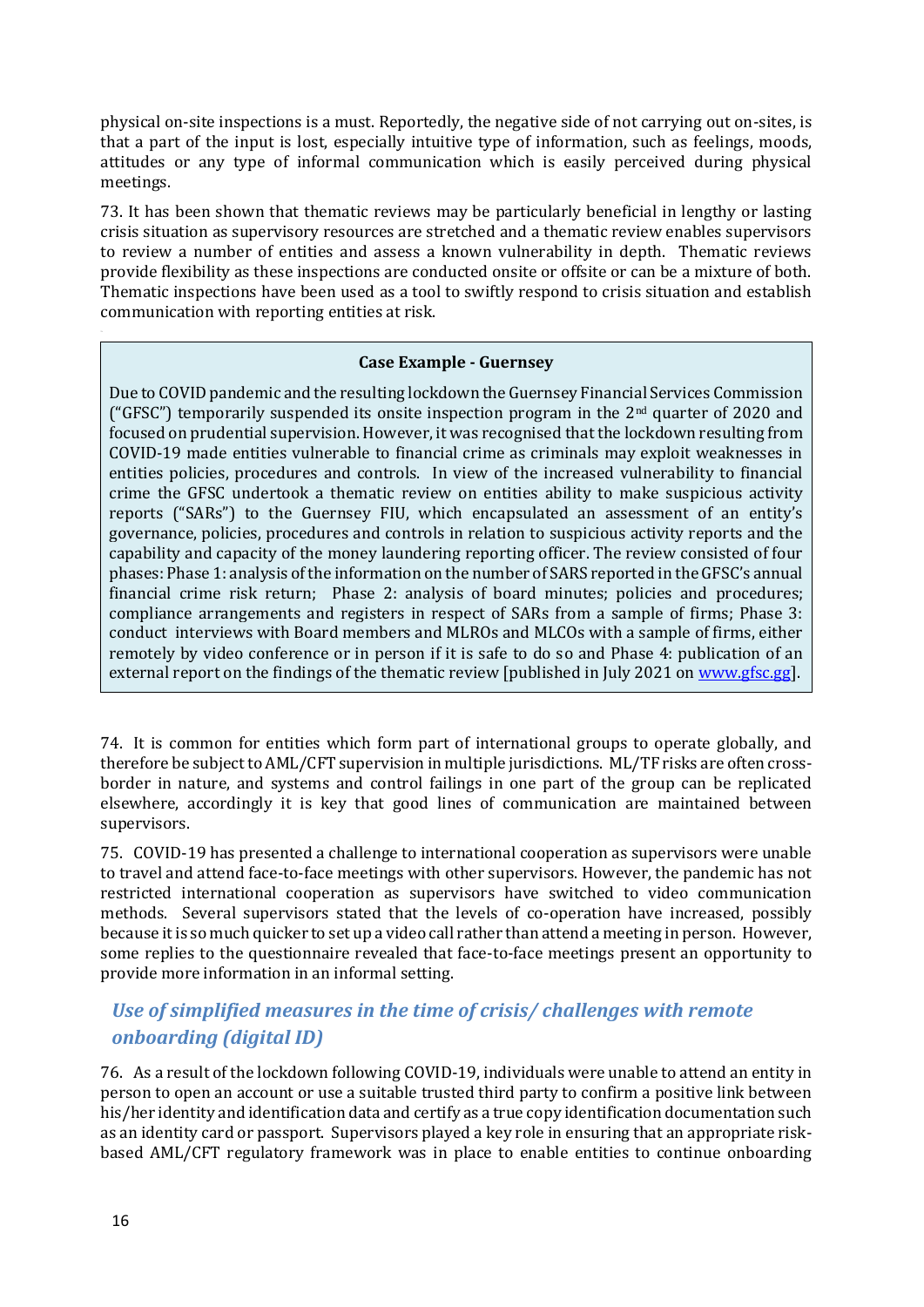customers and that citizens were not disadvantaged, particularly those who needed bank accounts to receive government benefit payments.

77. When establishing a business relationship, banks were allowed in a jurisdiction to ascertain and verify the customer's identity within one month after the inception of the business relationship, or within one month after the revocation of the pandemic related restrictions. Other supervisory authorities allowed reporting entities not to update customer information as it pertains to details of ID documents whose validity had expired during the state of alert or other exceptional status imposed in the country. The later would be consistent with some other measures taken by the national Governments to limit the spread of the virus, mainly through the "automatic" prolongation of expired ID documents until the end of the crisis or deferred deadlines for filing documents or other endeavours. The exceptions never concerned the STR obligations. Due to the lock-down, the number of cash transactions dramatically decreased in many jurisdictions.

#### **Case Example – Slovenia**

The exemption provided by the Intervention Act was not applicable in case of increased risk of money laundering and terrorist financing. With the Act Determining the Intervention Measures to Contain the COVID Epidemic and Mitigate its Consequences for Citizens and the Economy, the exception to the regular CDD requirements were extended also to some other obliged entities defined in the Act (financial institutions, insurance agency services and insurance intermediaries).

78. The survey shows that the COVID-19 pandemic accelerated the introduction of digital identification ("digital ID") of customers by financial institutions. Whilst the majority of supervisors permitted digital ID pre-COVID, several supervisors amended their AML/CFT legislation to permit digital ID as a result of the pandemic. In permissive regimes, supervisors highlighted that banks in particular had taken advantage of the use of digital ID as part of the customer on boarding experience.

79. In March 2020 the FATF released its new [Guidance on Digital ID](https://www.fatf-gafi.org/media/fatf/documents/recommendations/pdfs/Guidance-on-Digital-Identity.pdf)5, which among other things highlights the potential benefits of trustworthy digital identity for improving the security, privacy and convenience of identifying individuals remotely while also mitigating money laundering and terrorist financing risks. The FATF, while acknowledging the risks inherent in digital ID, suggested that such systems, together with improving customer experience and originating cost savings, can even ensure higher levels of security and lower risks than traditional paper-based CDD, since they are more accurate, reliable and independent and do not have the weaknesses of the traditional paper-based CDD procedures which also require human verification and control systems.

#### **Case Example – Estonia**

In Estonia it is common to use digital ID. ID-cards are the primary identification document. They are compulsory for all citizens and residents and are the most widely used digital ID option. The ID-card has a photograph and a chip that securely stores personal identity data and digital signature certificates, using public key infrastructure. A customer can be on-boarded face-toface, via information technology means (video on-boarding) and by using two different sources of identity verification. Estonian digital ID solutions are used for customer identification/verification at on-boarding, as well as for strong customer authentication.

<sup>5</sup> Documents - [Financial Action Task Force \(FATF\) \(fatf-gafi.org\)](https://www.fatf-gafi.org/publications/financialinclusionandnpoissues/documents/digital-identity-guidance.html)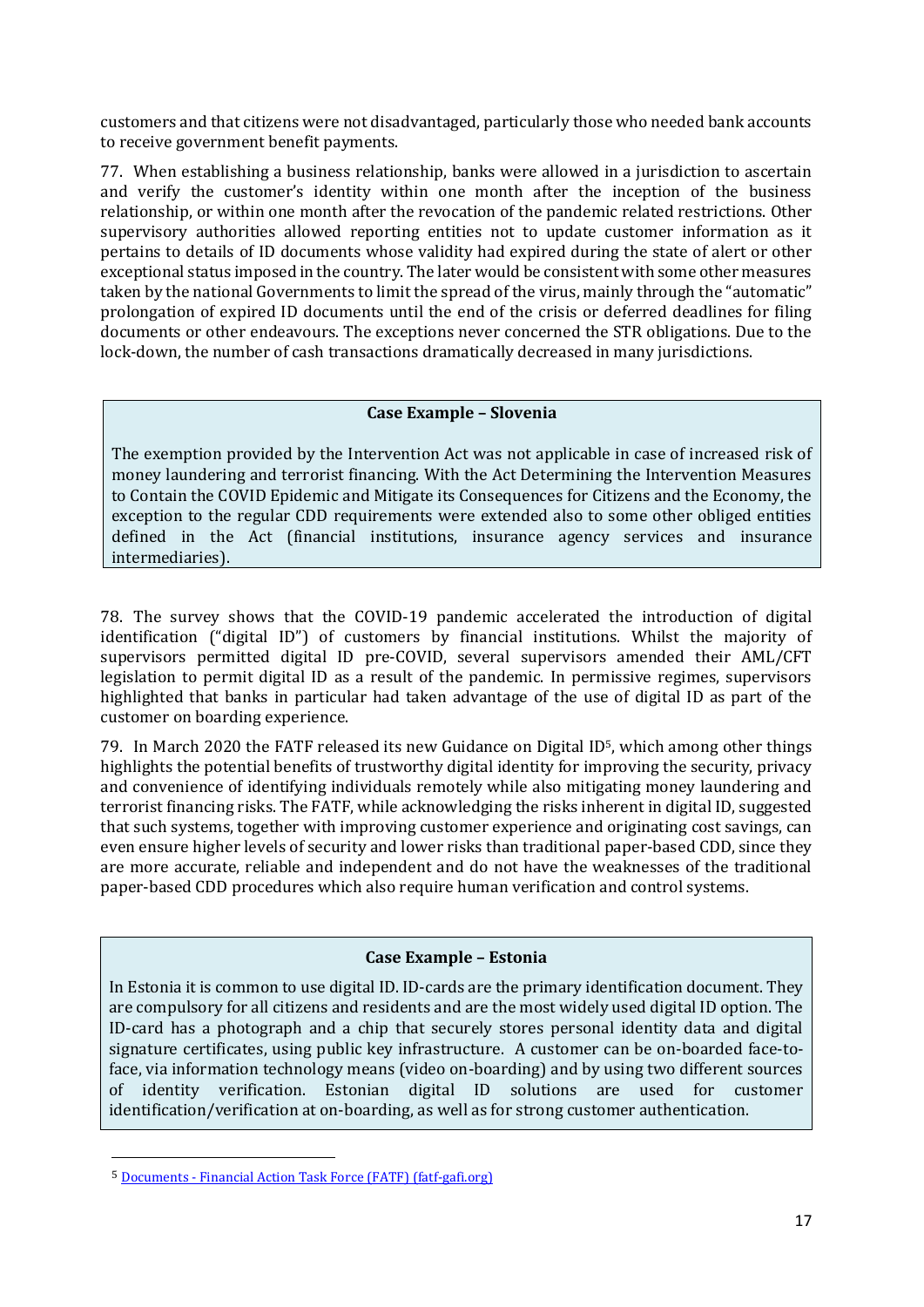80. Nevertheless, a large proportion of entities still rely on traditional paper-based identification methods and do not have access to digital ID systems. Therefore, in the wake of COVID-19, a number of supervisors issued guidance advising for remote identification options and methods, such as the use of video calls in circumstances where the individual cannot arrange for certification of their identity documents but can or has provided an uncertified copy; or where the individual cannot provide the identity documents physically or copies thereof in paper or electronic form. However, it should be recognised that whilst video calls may be used, they do not contain the type of inbuilt security controls that a fully-fledged digital ID system employs and therefore entities should apply a risk-based approach when considering the use of a video call to verify the identity of an individual.

81. The COVID-19 lockdowns have disproportionately impacted lower income populations. To mitigate this impact, governments across the globe have launched disbursement programmes, but these programmes can face challenges as many lower income people are unbanked.

82. The FATF recommendations do permit simplified due diligence when entities identify lower ML/TF risks. The FATF has encouraged both countries and entities to explore the appropriate use of simplified measures to facilitate the delivery of government benefits in response to the pandemic.<sup>6</sup>

83. To a large extent COVID-19 has helped to blur the distinction between measures to be taken in a crisis and "business as usual". The ability for supervisory staff to work remotely, use of hybrid on-sites, need for good IT/data collection, use of analytical tools with remote access, use of digital ID for remote on-boarding, and use of webinars are likely to become part of a new digitalized way of supervision.

## <span id="page-17-0"></span>**VII. Sanctions and outreach**

## <span id="page-17-1"></span>*Ensuring continued industry outreach and support during major operational disruption*

84. The COVID-19 pandemic has underlined the importance of ensuring sustainable and constant private sector communication channels. Supervisors in many countries actively used their official websites to provide guidance and recommendations, information on compliance with mandatory requirements, new risks associated with COVID including FATF and MONEYVAL reports on this topic. As a follow-up to FATF's and MONEYVAL's publications, some jurisdictions conducted national research on the specific risks amid the pandemic and communicated the results to the reporting entities.

85. Most of the support to reporting entities was related to providing additional clarifications, including on developing business continuity or crisis management plans and reporting mechanisms, alerting the private sector to the impacts of COVID-19 associated ML/TF risks, and ensuring the usage of risk assessment approaches to support financial services and transactions.

#### **Case Example – Israel**

The Supervision Department of the Bank of Israel raised the banking sector's awareness of local and international publications in the field of anti-money laundering and terrorist financing, and sent the following supervisory letters to the banking corporations:

<sup>6</sup> Documents - [Financial Action Task Force \(FATF\) \(fatf-gafi.org\)](https://www.fatf-gafi.org/publications/methodsandtrends/documents/covid-19-ml-tf.html)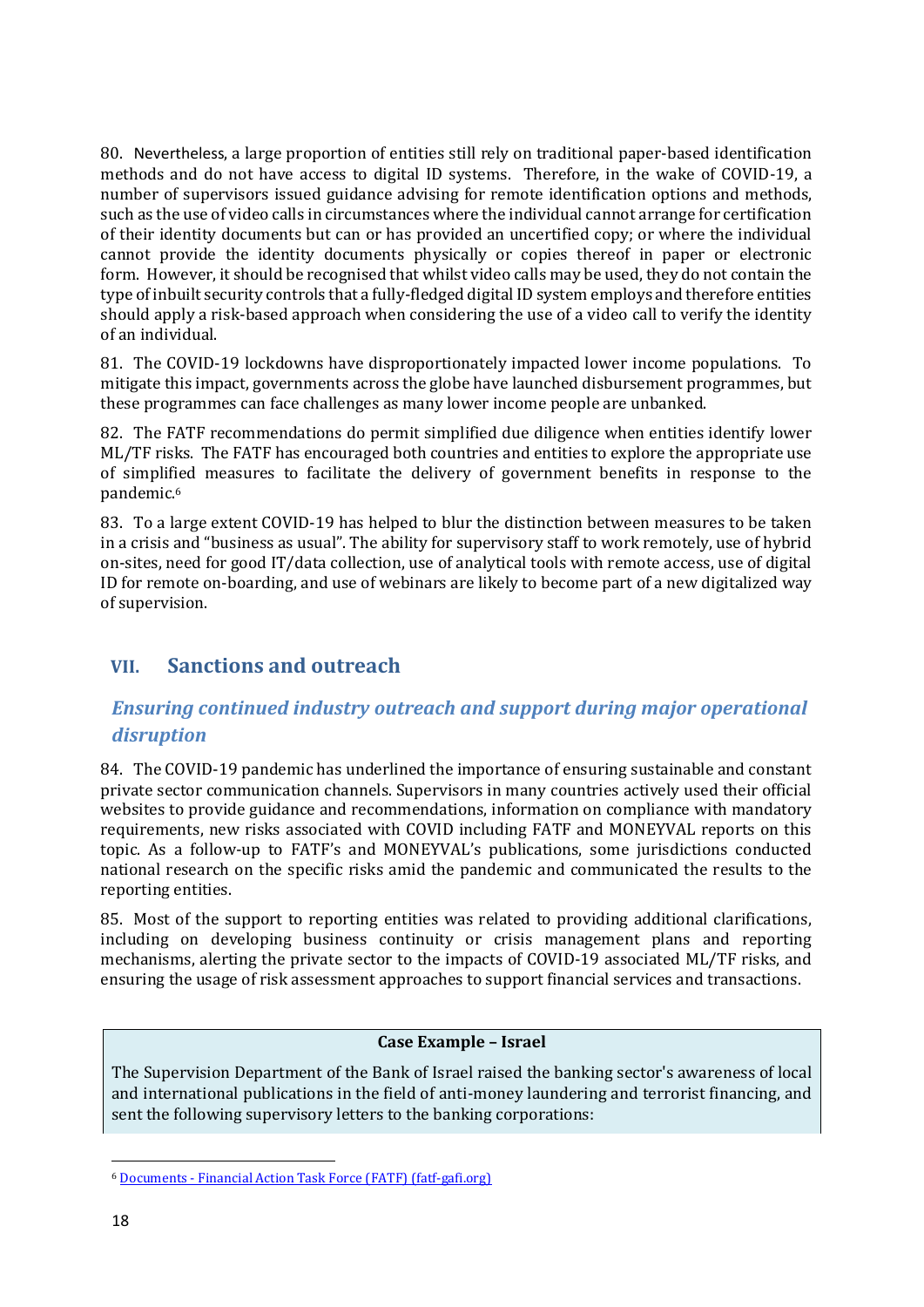- A letter containing key recommendations concerning monitoring money laundering and terrorist financing risks in the context of the COVID crisis - including a requirement to ensure that the current monitoring and control measures applied to identify exceptional financial activities are adequately adjusted to changes in business patterns.
- A letter containing an emphasis on risk management and the use of technological and innovative tools in the field of AML/CFT - including a requirement to examine the adequacy and effectiveness of the use of risk management and technological tools, in accordance with a risk-based approach and act to ensure proper risk management.

86. Most countries have produced specific guidance and organized webinars for the private sector, online trainings and workshops, including ones with the participation of professional syndicates or associations. The topics of these events were mainly related to the implementation of mandatory AML/CFT requirements in the context of the lockdown measures imposed by the governments and the specific ML/TF risks that started to emerge during the pandemic.

#### **Case Example – Germany**

As a very quick reaction of the Public Private Partnership "AFCA" (BaFin, FIU, Federal Police and numerous private sector participants) produced four specific papers (called "White Papers") targeting AML/CFT in COVID times providing a valuable guideline for the entire financial sector and the supervisors. The whitepapers included information on: the position of the FATF on COVID; factors driving changes in financial crime**;** AML information on misuse of financial support and abuse of unemployment benefits**;** Further indications for the filing of suspicious transaction reports (STRs)**;** Effects of the COVID pandemic on the manifestations of crime; Integration of illegal cash flows into the financial cycle and crimes related to vaccines.

87. Some supervisors have opted for other innovative solutions for direct communication with the private sector by posting video clips on the websites of competent authorities in order to communicate risk information and changes in AML/CFT rules and regulations, as well as to post elearning materials.

#### **Case Example – Russian Federation**

Soon after the outburst of the pandemic and the introduction of restrictions, Rosfinmonitoring prepared and posted on their website an information letter containing the guidelines on coronavirus infection-related risks for the obliged entities, requesting them to promptly report the relevant suspicious behavior of customers with a special reference (СOVID) for further reviewing. Subsequently, based on the STRs received with the new reference, Rosfinmonitoring developed and posted additional red flags and risk indicators on its official website. The reporting entities were advised to pay enhanced attention to customers' activities related to the production and distribution of medical goods and products. These communications had a clear impact on RE reporting behavior.

88. Some supervisors eased the reporting requirements for reporting entities, due to the impact of the crisis on private sector's resources. This included the imposition of a moratorium on prosecution for non-compliance with some AML/CFT obligations and extension of deadlines for fulfilling mandatory AML/CFT requirements, such as deadlines and frequency of reporting, updating of internal rules and procedures, the deadlines for updating documents, including identity documents which expired during the first wave of the pandemic.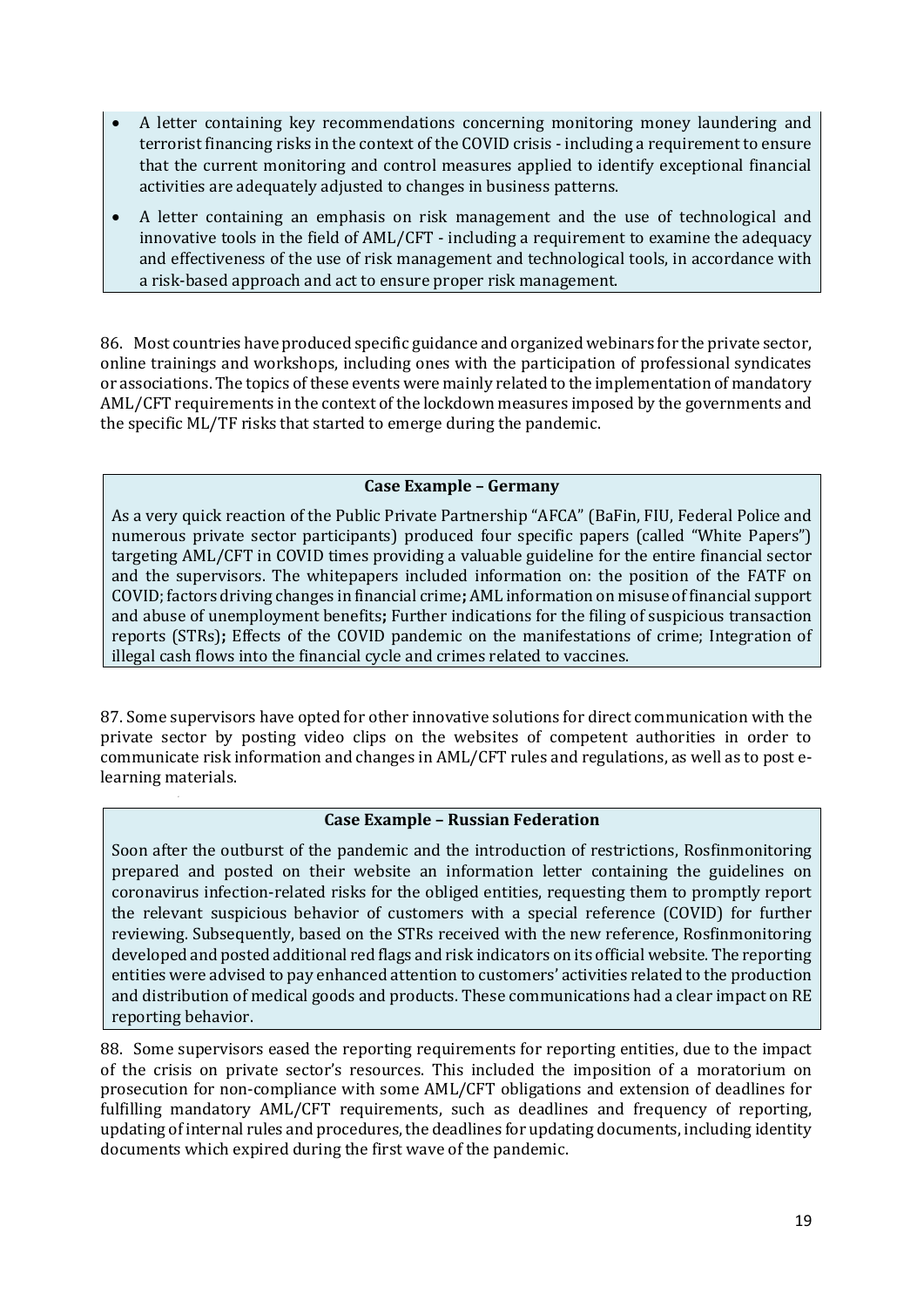89. Equally, some jurisdictions extended deadlines for remediation of AML/CFT deficiencies identified as a result of off-site and on-site inspections and had in view resource limitations when drawing up corrective action plans. In rare cases, supervisors accepted requests to postpone a scheduled inspection.

#### <span id="page-19-0"></span>*Prioritization of different types of remedial actions and sanctioning*

90. The majority of respondents stated that due to the negative impact of the crisis on workplaces and the changing risks, supervisory authorities played a greater role in reaching out to entities to understand their challenges and providing advice and appropriate leeway, rather than resorting to punitive measures in cases of non-compliance due to COVID-19 factors.

91. Some jurisdictions have prioritized non-financial measures that allow to promptly eliminate the identified deficiencies over the monetary sanctioning. Applied measures were aimed at preserving business continuity of the challenged financial sector rather than sanctions that would inhibit further operation of the reporting entities.

92. When violations were not of a serious nature in some jurisdictions it was deemed sufficient to issue warnings*,* prescribe specific measures and deadlines for their implementation. When monetary sanctions were applied, consideration was given to the proportionality of sanctions in the context of the global disruption of the reporting entities' regular activities and the impact on their financial situation, and seriousness of the breach.

93. Most respondents applied a moratorium on the liability of reporting entities for minor violations of the law as long as the crisis continued. All such measures were considered taking into account the entity-specific risk, the gravity of violation and specific circumstances of the crisis. For example, during the COVID pandemic supervisory authorities applied a risk-based approach and paid particular attention to breaches of AML/CFT obligations in relation to identification of natural and legal persons. They monitored the entities with the most significant deficiencies. In case of continued non-compliance, stricter measures were taken.

94. When jurisdictions have chosen a stricter approach and did not make any concessions regarding the AML/CFT obligations and post-inspection requirements (remedial measures), extensions were granted exceptionally on a case-by-case basis taking into account e. g. shortages of manpower due to illness, lockdown etc.

95. This approach could have merit where the private sector entities are not able to meet some of their obligations to prevent ML/TF due to government-imposed restrictions, such as limitation on physical presence and movement of individuals. However, national authorities should make a caseby-case assessment when choosing to shift enforcement measures to remedial actions and possible risks such approach might have.

## <span id="page-19-1"></span>**VIII. International cooperation**

## <span id="page-19-2"></span>*Enhancing cross border cooperation between supervisors during the time of crisis*

96. It is important that the competent authorities are able to exchange information on new risks and emerging circumstances that impact the overall ability of reporting entities to comply with AML/CFT requirements. The majority of the respondents to the survey indicated that the COVID pandemic has not affected cross border communication between supervisors. In some cases, the international cooperation was even enhanced in that time (e.g., one country reported 43.18% increase in the international cooperation in 2020 due to the use of digital means of communication). Nevertheless, the crisis reshaped the format of communication from face-to-face to virtual and necessitated the use of alternative means of communication via the Internet.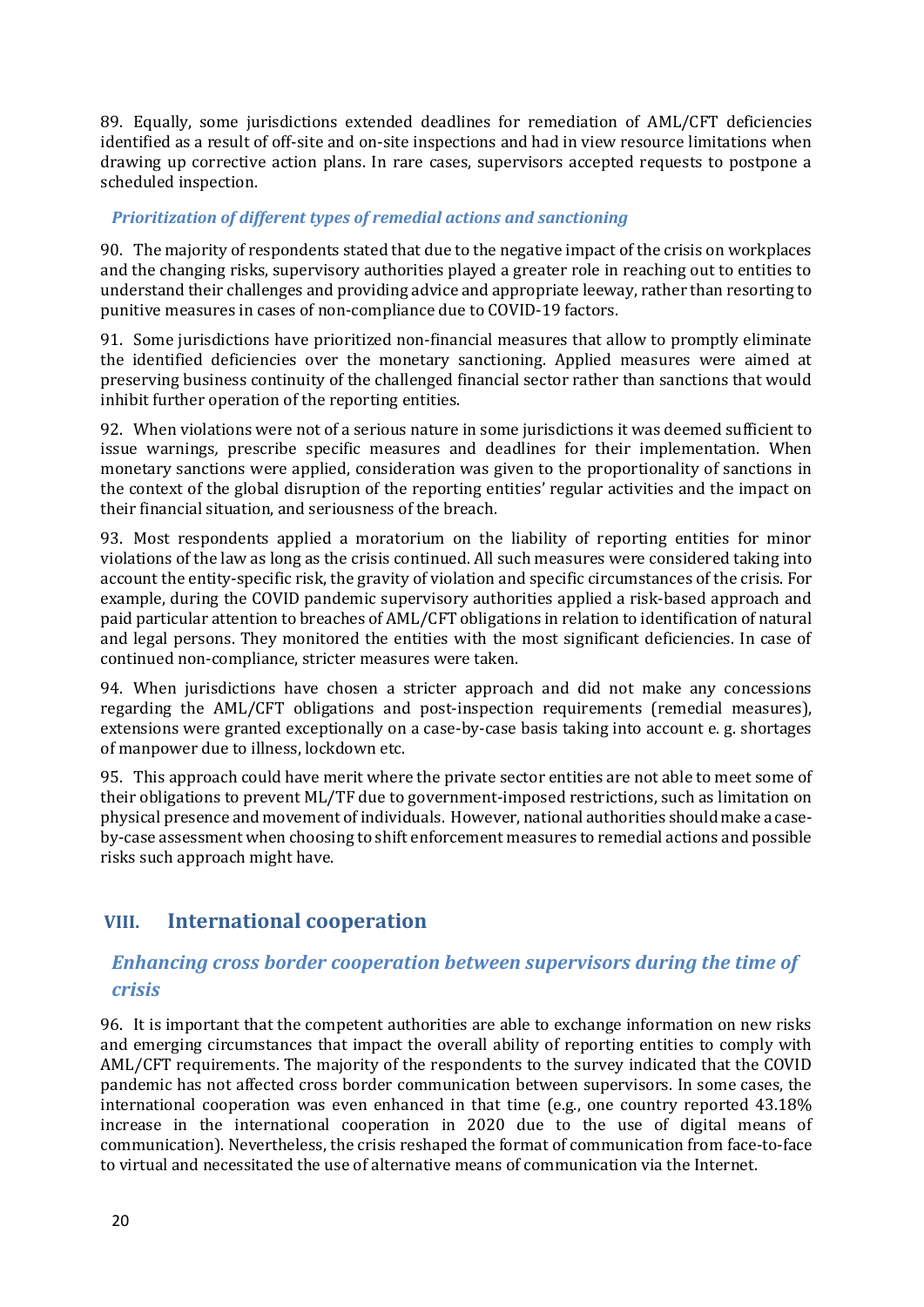97. No particular problems regarding IT tools for communication have been reported. Jurisdictions that were more used to virtual communication were less affected by the pandemic crisis and did not face major changes in their domestic and international cooperation.

98. One of the lessons learned by the responding jurisdictions from the COVID-19 pandemic experience was to favour the virtual meetings, which even in the usual times simplify the communication (e.g., the participants do not need to travel for meetings).

99. Another good practice identified by the supervisors in the course of the COVID-19 pandemic was to more carefully consider the communication by sending and requesting acknowledgements of receipt (to ensure receipt and to mitigate the risks of "lost" correspondence due to technical issues) and providing more comprehensive and clear answers and questions to avoid multiple back and forth messages.

100. Some respondents stressed the importance of having tools to prioritize international cooperation and information exchange in situations when facing major operational disturbance. Especially, in cases of consolidated group supervision both home and host supervisors should enhance the exchange of opinions on ways to understand and to assess AML/CFT risks, increase the frequency of meetings between regulators, and maintain a secured correspondence. Crossborder cooperation can only be enhanced with the real and effective commitment of all supervisors in a given country.

101. Some jurisdictions have noted that in the times of crisis such as the COVID-19 pandemic, international cooperation may sometimes be too slow due to practical limitations which may include restrictions in data access, decrease in human resources due to sickness or physical unavailability, IT issues and other. Therefore, it is important to include specific processes in the BCP that would help maintaining satisfactory levels of executed international cooperation requests.

102. Respondents noted that during the crisis, the international departments in supervisory authorities have been overburdened with the amount of incoming mutual assistance requests. A solution to address this challenge can be work in shifts to cover more time zones and increase number of responses to international requests. For this purpose, a good practice would be to create a crisis contact list that would be regularly updated.

103. The respondents underlined threats to security of sensitive information exchanged posed by cyberattacks, whose number increased during the COVID-19 pandemic. Only secured channels should be chosen to share information between authorities.

104. International organizations and other supranational bodies inform jurisdictions about good practices and potential policy responses to new threats arising from the health crisis scenario, including those related to transnational cooperation and exchange of information<sup>7</sup>. Also, by this indirect way supervisors shared their experience and information on specific risks identified.

#### **Case Example - Guideline published by European Banking Authority (EBA)**

EBA published guidelines on setting up EU international supervisory colleges and enhanced cooperation between authorities monitoring AML/CFT compliance of cross-border financial groups. Where the conditions are met, the lead supervisor, in cooperation with the competent authorities from host countries should establish and maintain an AML/CFT college. After first colleges have been started the EBA published a report on best practices in this area. According to

 $^7$  Monev laundering and terrorism financing trends in MONEYVAL jurisdictions during the COVID crisis (2020), Opportunities and Challenges of New Technologies for AML/CFT (FATF, 2021), COVID-related Money Laundering and Terrorist Financing Risks and Policy Responses (FATF, 2020); EAG organised International Compliance Council, with the main goals to exchange experience and best practices on the issues concerning application of AML/CFT preventive measures, and information interaction, including on the identification of new risks and the study of ML/TF typologies in the COVID times.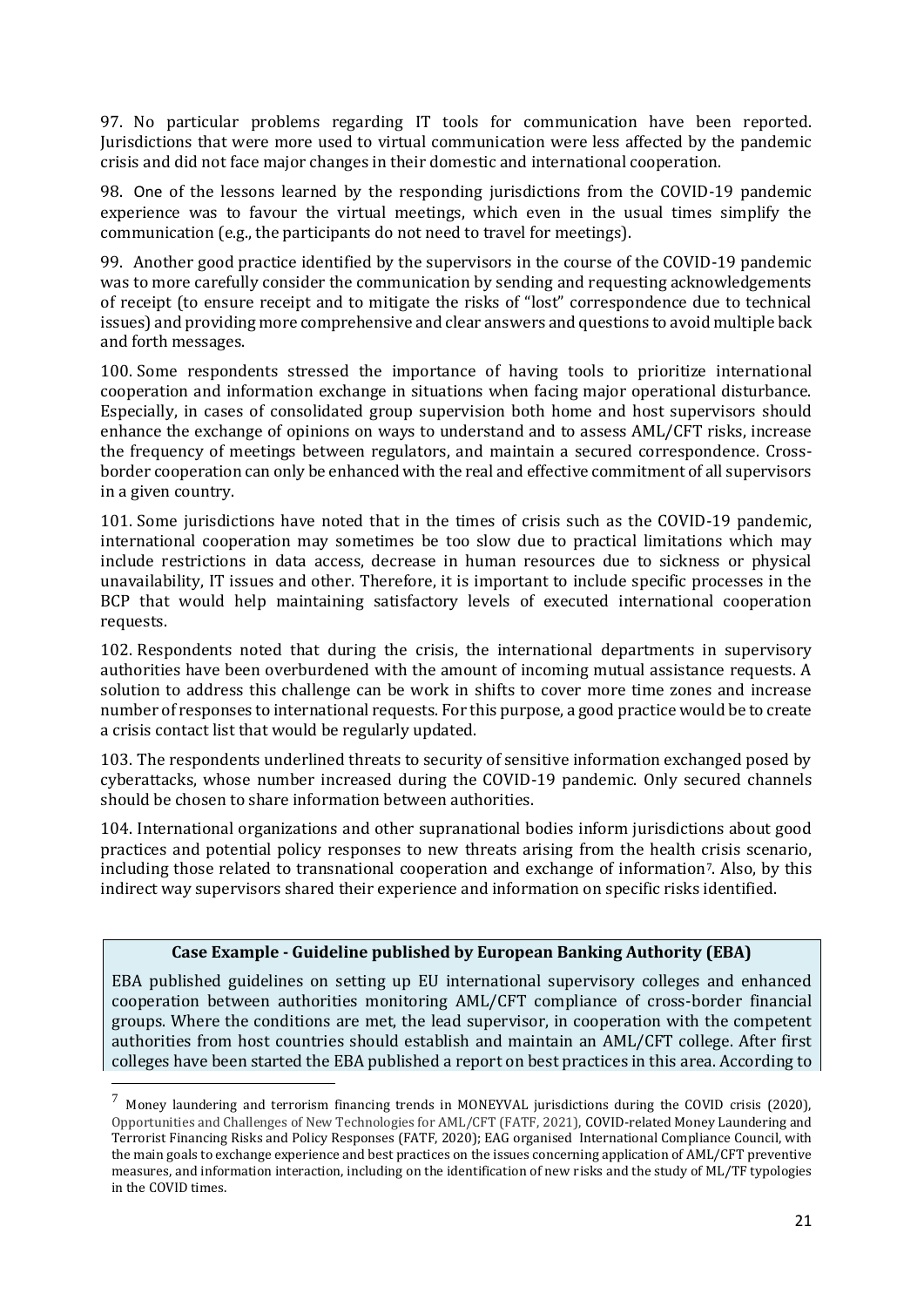the MNB colleges constitute a progress in identification and management of cross-border ML/TF risks and enable enhanced communication between the authorities of the EU and of third countries.

#### <span id="page-21-0"></span>*Legal gateways for supervisory cooperation*

105. Information exchange on an international level is governed by international conventions, reciprocity and on the basis of Memoranda of Understanding (MoU), that set out the mechanisms for cooperation. Most of the respondents concluded that a special clause on cooperation and assistance in the times of crisis is desirable and would enable more efficient response to queries (e.g. introducing simplified cooperation mechanisms, allowing alternative communication channels while being mindful to security).

106. Armenia considered that a clause on assistance between supervisory authorities in the time of crisis can ensure stability and permanency of cooperation. Another authority proposed to include a clause in the MoU that would forbid one party to unilaterally terminate communication during a crisis. For consolidated group-wide supervision MoU could allow for co-inspections and possibility to delegate supervisory activities. One jurisdiction has a reference to emergency/crisis situations in their MoU template, encouraging international cooperation.

#### **Case Example – Germany**

One key purpose of the emergency/crisis MoU is to establish a structured basis for co-operation in relation to AML/ CFT, including the exchange of confidential Information and assistance in conducting inquiries or e, to facilitate timely and effective AML/ CFT supervision, to provide mutual assistance in identifying risks to the integrity of the financial systems of our countries, and, where necessary, to address Emergency/ Crisis Situations, especially in instances where Emergency/Crisis Situations involve Financial Groups.

107. Some respondents questioned the need of special clause on assistance in times of crisis in MoUs, as it could result in over-regulation and in effect limit flexibility of international cooperation. It was pointed out that exchange of information and best practices and policies in such circumstances would likely be done without the need for additional agreements. Nevertheless, even in the absence of specific procedures to ease the cooperation in challenging times, a good practice might be for MoUs to provide for the possibility to cooperate using electronic means (videoconferencing) as well as remote information sharing necessary for consolidated group supervision.